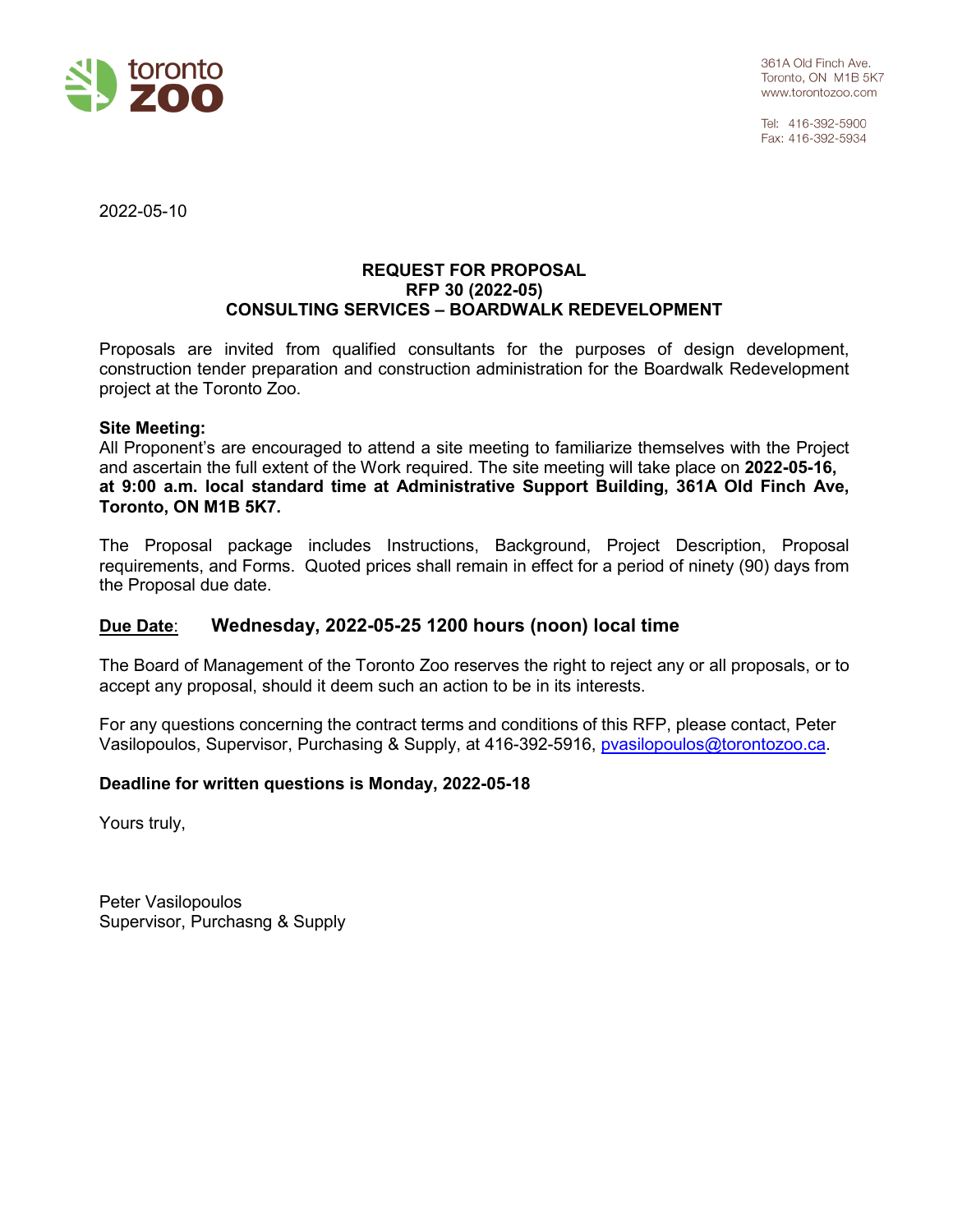# **Table of Contents**

| <b>SECTION</b>      | <b>SECTION DESCRIPTION</b>                           |                |
|---------------------|------------------------------------------------------|----------------|
| <b>RFP LETTER</b>   | <b>Invitation Letter</b>                             | 1              |
| <b>T.O.C.</b>       | <b>Table of Contents</b>                             | $\overline{2}$ |
| <b>Instructions</b> | Instructions                                         | 3              |
| 1.0                 | <b>Definitions</b>                                   | 5              |
| 2.0                 | <b>Background and Project Scope</b>                  | 6              |
| 3.0                 | <b>Project Description</b>                           | $\overline{7}$ |
| 4.0                 | <b>Services and Deliverables</b>                     | $\overline{7}$ |
| 5.0                 | <b>Schedule of Events</b>                            | 12             |
| 6.0                 | Fee proposal                                         | 13             |
| 7.0                 | <b>Proposal Submission Format</b>                    | 13             |
| 8.0                 | <b>Proposal Evaluation Criteria</b>                  | 14             |
| 9.0                 | <b>Negotiations and Award</b>                        | 16             |
| 10.0                | Proposal Terms & Provisions                          | 18             |
| 11.0                | <b>Proposal Submission Form</b>                      | 23             |
|                     | Notice of No Bid                                     | 24             |
| <b>Appendix A</b>   | <b>Schedule of Prices Form</b>                       | 25             |
| <b>Appendix B</b>   | <b>List of Sub-Contractors</b>                       | 27             |
| <b>Appendix C</b>   | References                                           | 28             |
| <b>Appendix D</b>   | Accessibility for Ontarians with Disabilities (AODA) | 30             |
| <b>Appendix E</b>   | <b>COVID-19 Proof of Vaccination Requirements</b>    | 31             |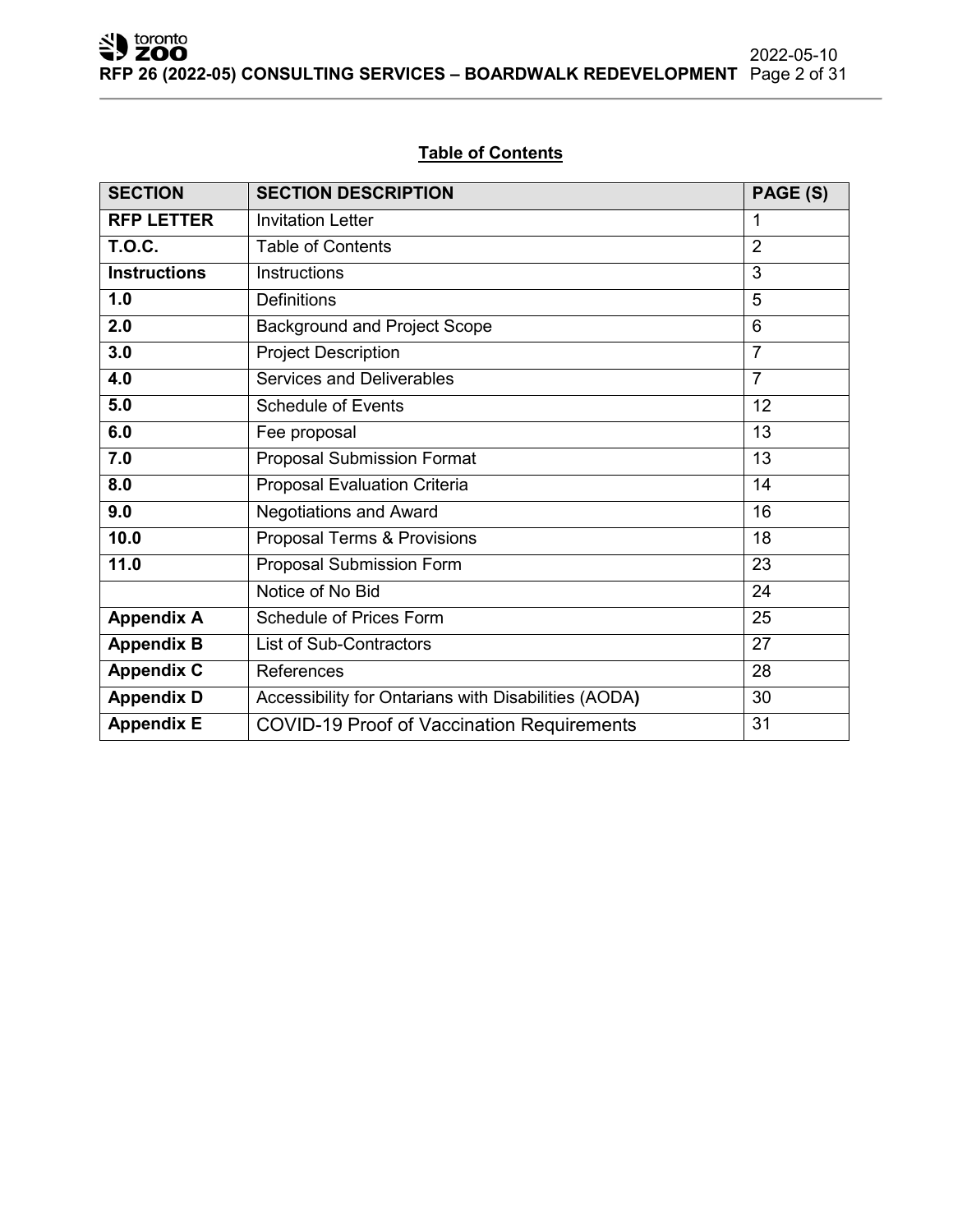#### **INSTRUCTIONS**

- 1. Review and complete the RFP requirements and enclosed FORMS and return by due date and time, **Wednesday, 2022-05-25, 1200 hours (noon) local time**
- 2. Proponent's should acknowledge by email their intent to attend the site meeting, no later than (2022-05-13 at 4:00 p.m. local standard time). Bidders attending the site visit are required to complete the Envoy online COVID Screening questionnaire on the day of the prescribed site meeting. The screening online IPad equipment is located in the administrative building. Proponent's attending the site should follow current COVID guidelines such as masking and social distancing.
- 3. Submission In view of the current situation with COVID 19 and to limit personal interaction, on an temporary basis submissions for this Request for Proposal can be submitted

electronically by email in a PDF file, prior to the submission deadline to the following email address

[bids@torontozoo.ca](mailto:bids@torontozoo.ca)

and note the following:

- a. Subject of the file to be: RFP# Title of RFP Vendor name.
- b. Amendments to a Proposal may be submitted via the same methods, at any time prior to the Closing Time.
- c. It is the Supplier's sole responsibility to ensure its Bid is received by the Submission Deadline in accordance with the requirements of this RFP. The receipt of Bids can be delayed due to a number of factors including "internet traffic", file transfer size and transmission speed. The Supplier should allow sufficient time to download, complete and upload, as applicable, the submission forms comprising its Bid and any attachments.

A Bid will only be considered to be submitted once it has been received by the Toronto Zoo. The time of such receipt is reflected by the time received stamped by the Toronto Zoo's email application

- 4. The person(s) authorized to sign on behalf of the Proponent and to bind the Proponent to statements made in response to this Request for Proposal must sign the proposal.
- 5. All copies of all pages of the Proposal should be printed in duplex (i.e. on both sides of the pages) where possible and 11 point font.
- 6. All proposals will be irrevocable for a period of ninety (90) days from the date of the proposal deadline.
- 7. The duration of the assignment is expected to be approximately nine (9) months. The contract may be extended by the Zoo on mutually acceptable terms.
- 8. Pricing should be in Canadian dollars.
- 9. Quote discounts or quantity price breaks separately on FORMS.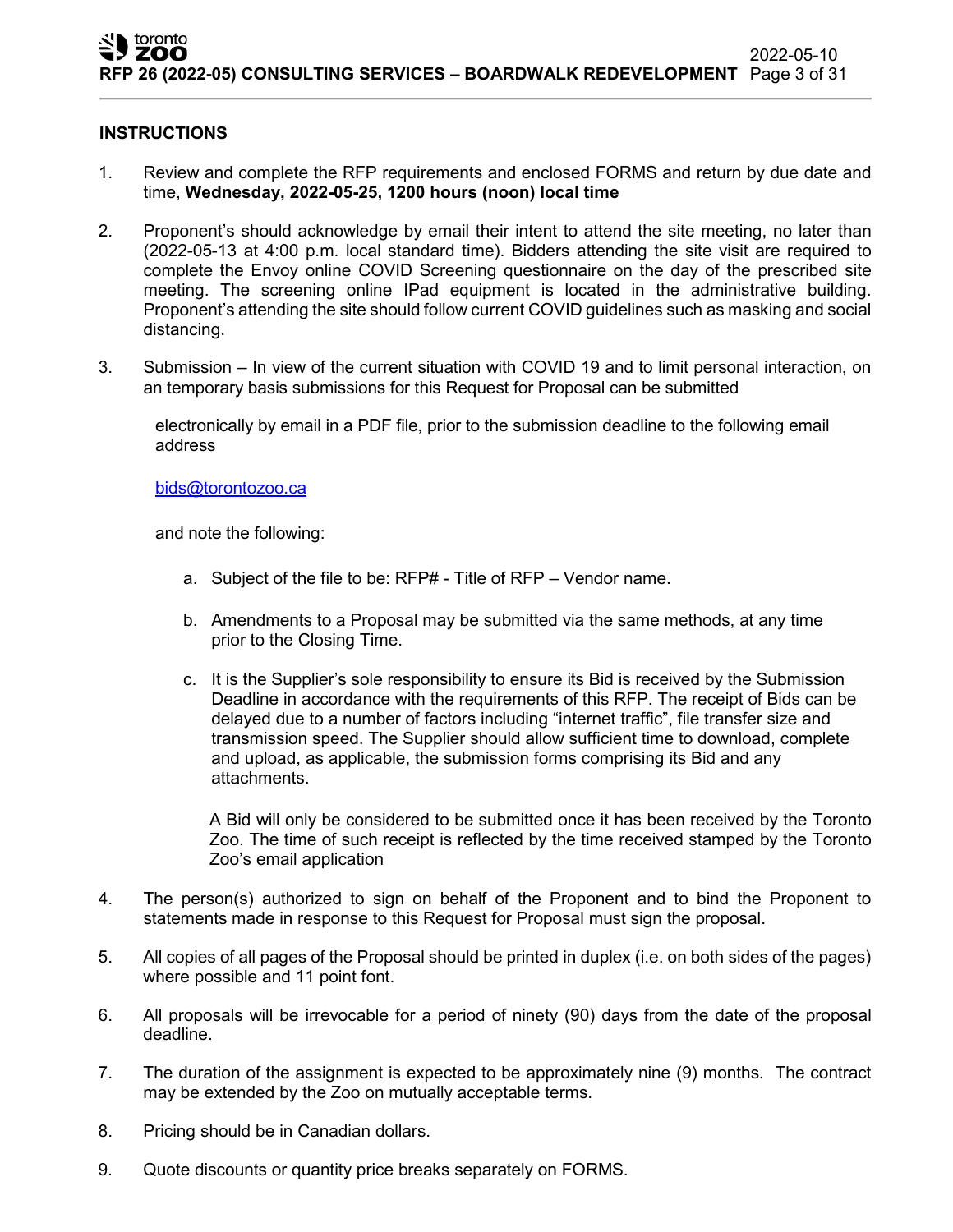10. Provide references of at least three (3) clients for whom your company has performed similar work. References must include client company name, contact name, address and e-mail address

Toronto Zoo, in its sole discretion, may confirm the Proponent's experience and or ability described in its Proposal by checking the Proponent's references. The provision of the references by the Proponent is deemed to be consent to such confirmation/contact with the references.

Toronto Zoo reserves the right to revisit the Proponent's scores in the rated requirements based on information learned during reference checks, should they reveal that there is inconsistency between the Proponent's answers to the rated requirements and the results of the reference checks.

11. For any questions concerning the contract terms and conditions of this RFP, please contact, Peter Vasilopoulos, Supervisor, Purchasing & Supply, at 416-392-5916, [pvasilopoulos@torontozoo.ca.](mailto:pvasilopoulos@torontozoo.ca)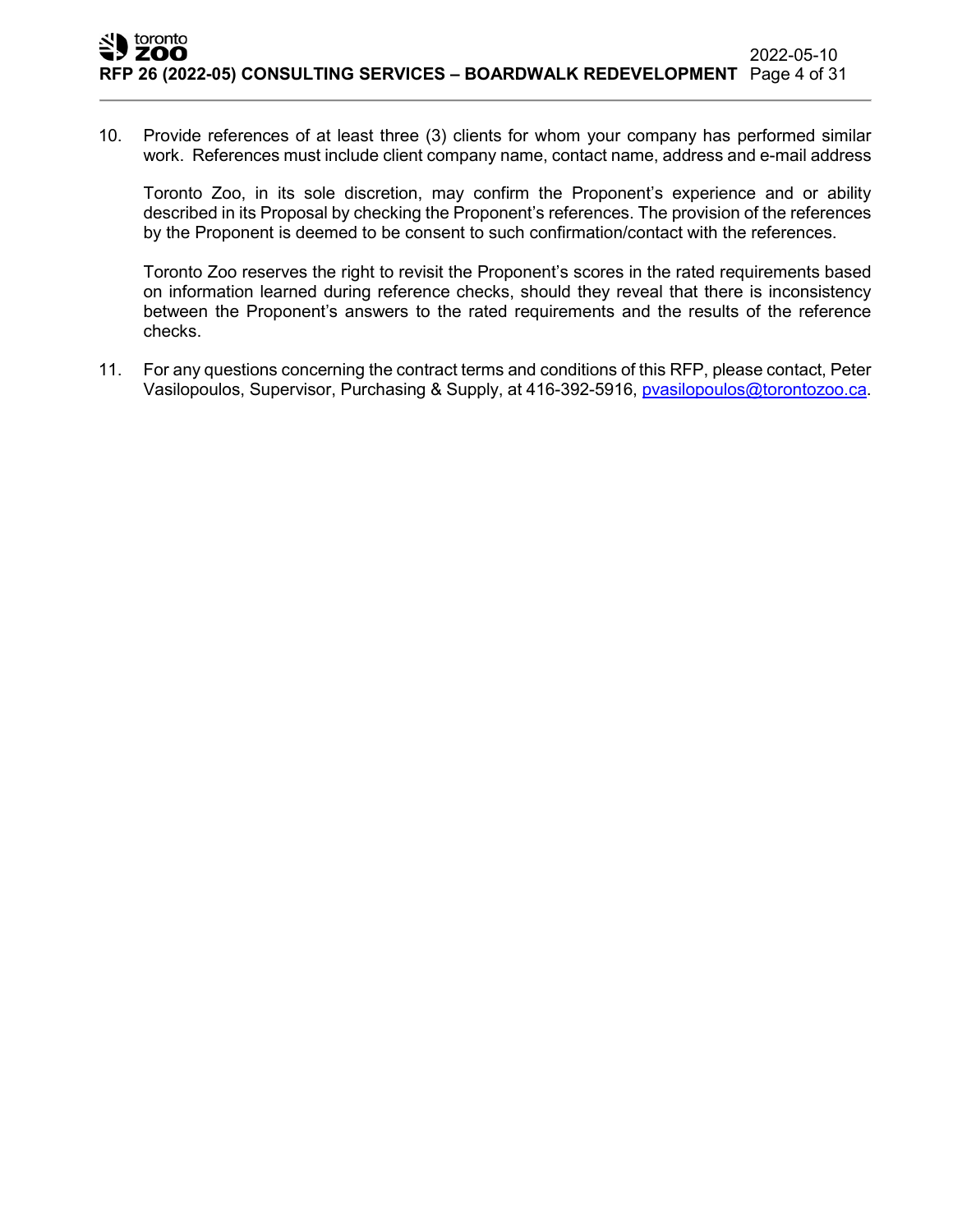#### toronto ZOO

## **1.0 DEFINITIONS**

- 1.1 The following definitions will apply to this Request for Proposal and to any subsequent Contract:
	- 1.1.1 "**Board**" means the Board of Management of the Toronto Zoo;
	- 1.1.2 "**Consultant**" means the person, partnership or corporation contracting with the Board to provide the required Services;
	- 1.1.3 "**Contract**" means acceptance by the Toronto Zoo (by way of written acknowledgement, Agreement, Contract or Purchase Order) to furnish Services for money or other considerations;
	- 1.1.4 "**Contract Price**" means the price payable under the contract to the Consultant, being the Proposal Price eventually accepted by the Board of Management of the Toronto Zoo subject to any changes pursuant to the Contract Requirements;
	- 1.1.5 **"Preferred Respondent":** means the respondent deemed by the Board of Management of the Toronto Zoo to have the highest ranked assessment of its response according to the process set out herein;
	- 1.1.6 **"Proponent"** means an individual or company that submits or intends to submit, a proposal in response to this Request for Proposal;
	- 1.1.7 "**Proposal Price**", "Contract" and "Contract Documents" have the meanings set out therefore in clauses contained in these documents;
	- 1.1.8 **Request for Proposal (RFP)"** means the RFP document in its entirety, inclusive of any addenda that may be issued by the Toronto Zoo;
	- 1.1.9 "**Services" or "Work**" means everything that is necessary to be performed, furnished delivered by the Consultant to meet the Consultant's obligation under this Contract;
	- 1.1.10 "**Selection Committee**" means a committee of designated Toronto Zoo staff created to oversee the project.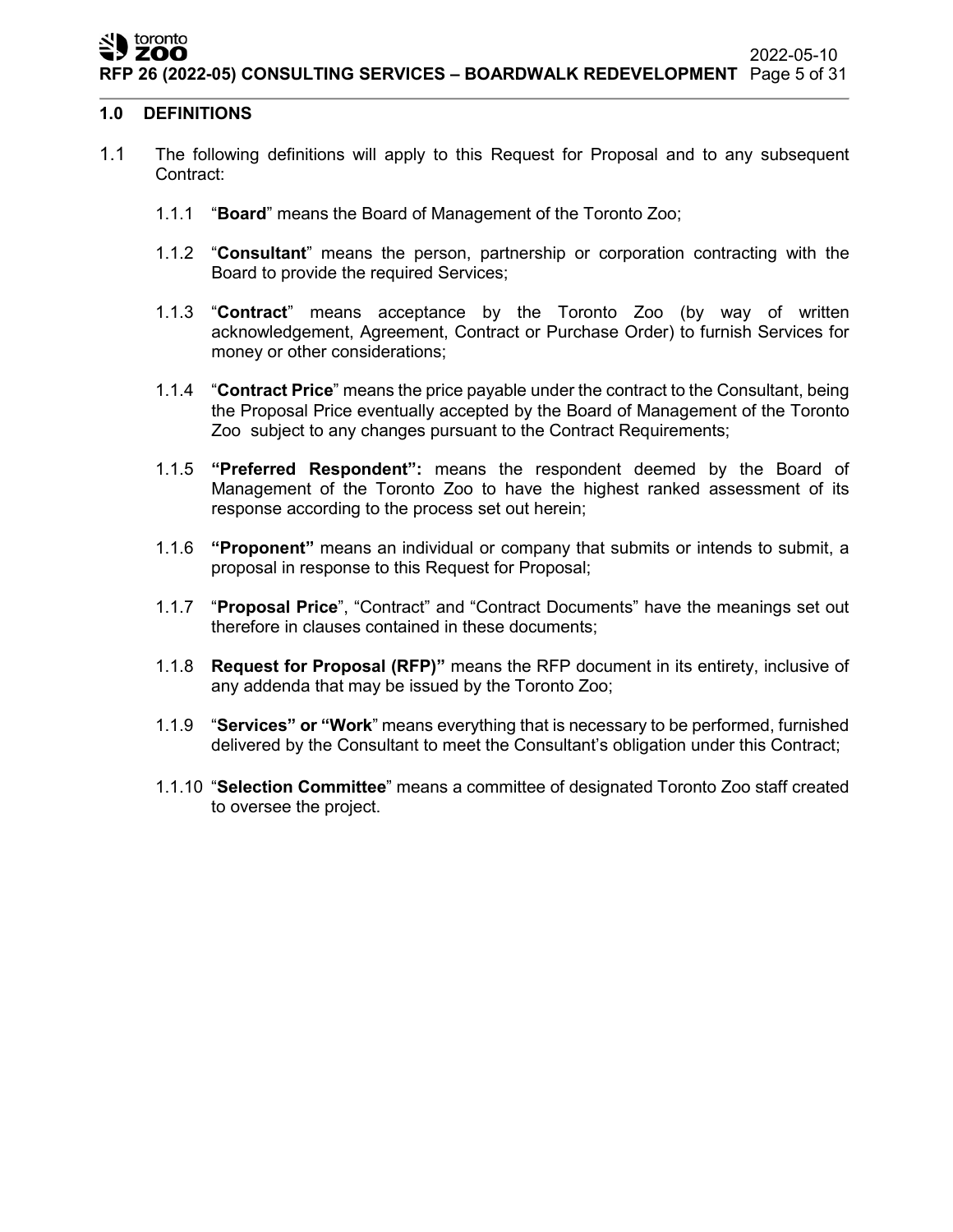# **2.0 BACKGROUND AND PROJECT SCOPE**

The Toronto Zoo opened August 15, 1974, home to more than 4,000 animals and 300 exhibits representing the world's biomes, the Zoo is situated on over 500 acres of land in the picturesque Rouge Valley. The Zoo attracts approximately 1.3 million visitors annually.

The Toronto Zoo's mission is to connect people, animals and conservation science to fight extinction and our vision is a world where wildlife and wild spaces thrive. An iconic tourist attraction and Conservation organization, the Toronto Zoo boasts a number of leading programs for helping wildlife and their natural habitats – from species reintroduction to reproductive research. A world-class educational centre for people of all ages, the Toronto Zoo is accredited by Canada's Accredited Zoos and Aquariums (CAZA) and the Association of Zoos and Aquariums (AZA). The Zoo has also achieved the Canadian Council on Animal Care (CCAC) Certificate of Good Animal Practice® and is inspected by the Ontario Ministry of Agriculture, Food and Rural Affairs (OMAFRA).

The Toronto Zoo has changed considerably and continues to evolve as we move forward with a new organizational structure, a new Master Plan and creation of a Conservation Campus – we continue to be fluid and creative in ensuring we meet the changing needs our guests, members and our diverse community. Today, there is great emphasis on wildlife conservation and scientific research, and the public programs and offerings have changed to satisfy the higher expectations of the public, including interactive exhibits, face to face encounters, enhanced educational content, virtual offerings, tours and content, facility designs that improve animal enrichment, reproduction capability, sustainability and support external conservation activities.

## **PROJECT SCOPE**

The intent of this project is to demolish the existing wooden boardwalk which connects the Indo Malaya Pavilion to the African Rainforest Pavilion and replace it with a new A.O.D.A. compliant iconic boardwalk system which connects Indo Malaya Pavilion to the Africa Picnic site. In order to achieve A.O.D.A. compliancy, it is proposed for the new boardwalk to cross over itself in a "spiral "configuration. The new boardwalk will be in the approximate range of 300m in length at 4.0 m wide. Attachment 1 shows the project area.

Upon award of the successful Proponent, the Conceptual Design phase is expected to be undertaken immediately and proceed as fast as possible. The construction tender package is to be completed early August with construction starting soon after Labour Day. See Section 5.0 Schedule of Events for the detailed schedule requirements.

This Project is anticipated to include, however not limited to:

- Replacement of existing wooden boardwalk with spiraling configuration new A.O.D.A. compliant boardwalk (4.0m wide);
- Site furnishings;
- Wayfinding and interpretive signage;
- Minimal impacts to the core woods due to the boardwalk redesign, and;
- Compensation planting to meet regulatory requirements;
- Consideration must be given to the use of sustainable products within the design. Consideration should also be given to the use of long lasting maintenance free products where possible and appropriate.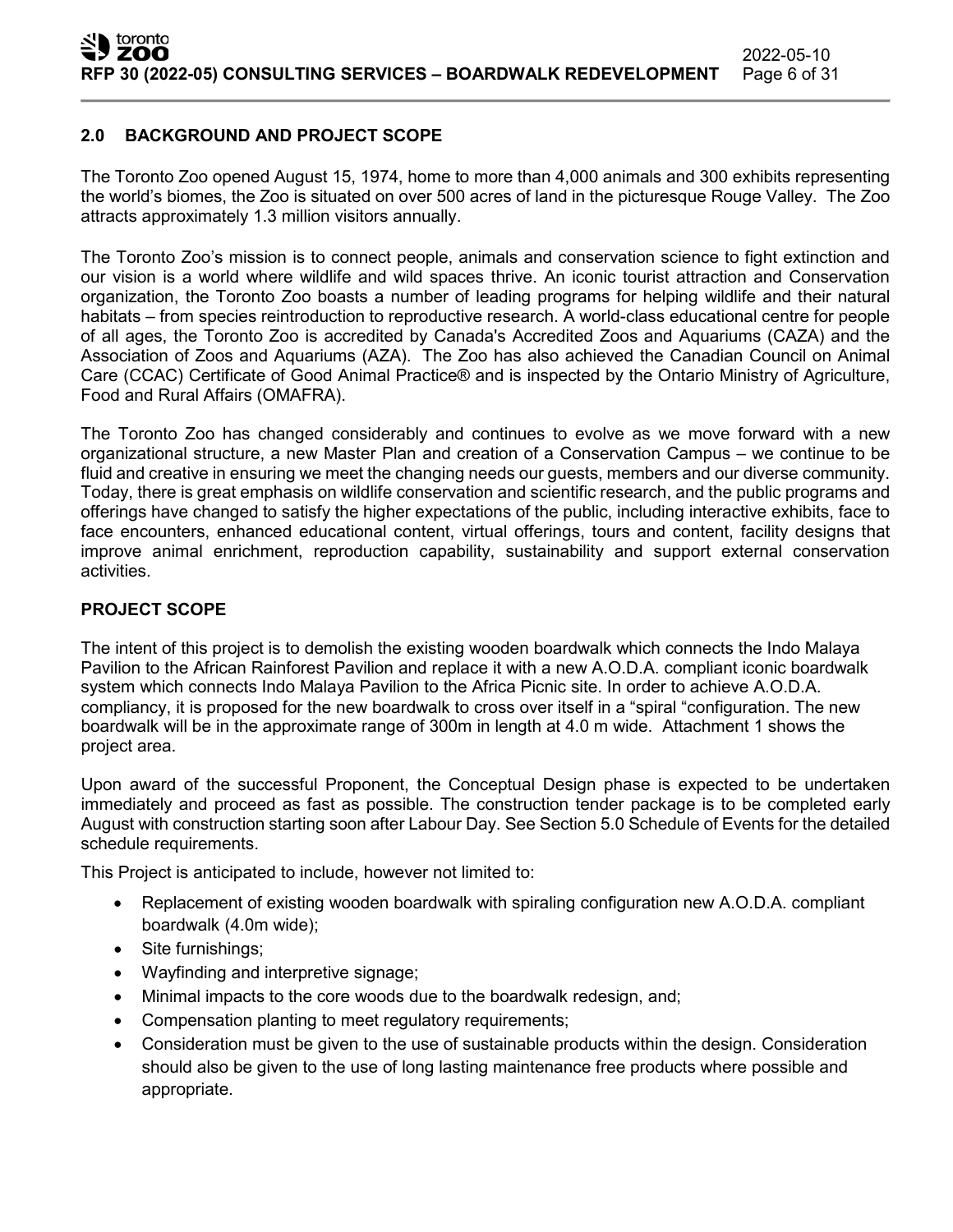#### toronto<br>**ZOO** 2022-05-10 **RFP 30 (2022-05) CONSULTING SERVICES – BOARDWALK REDEVELOPMENT** Page 7 of 31

#### **3.0 PROJECT DESCRIPTION**

The purpose of this R.F.P. is to retain a qualified consulting team supported by relevant professional disciplines such as, structural engineering, landscape architecture etc., to undertake all aspects of assessment, design development, construction tender preparation and construction administration for the boardwalk redevelopment Project. Attachment 1 shows the area where the scope of work is contained.

The total construction budget for this project is not known at this time. The detailed design process will inform what the overall construction budget will be.

The following authorities, guidelines and directives, among others, must be considered and developed into designs, as appropriate:

- Ontario Ministry of Labour Health & Safety Act
- City of Toronto Energy Efficiency Guidelines
- Toronto Green Standards
- Ontario Building Code
- Accessibility Design Guidelines City of Toronto
- Accessibility for Ontarians with Disabilities Act (AODA)

The following background information is available and will be provided to the successful proponent upon award of the Contract:

- As-built drawings
- Site servicing and infrastructure mapping
- Site Survey
- Tree Inventory
- Geotechnical report
- Preliminary conceptual plans and precedent images

#### **4.0 SERVICES AND DELIVERABLES**

The successful proponent will be required to complete all services and deliverables necessary for the Toronto Zoo to implement the Boardwalk Redevelopment project. The successful proponent will be responsible for delivering the following:

#### **4.1 General Project Administration**

- 4.1.1. Upon award of the contract, the selected firm will enter into an agreement for professional Consulting Services with the Zoo, incorporating the terms and conditions of the Request for Proposal and the proponent proposal.
- 4.1.2. Attend regular project meetings including providing meeting agendas and the recording of all meeting minutes. Meeting minutes are to be submitted within three (3) business days for review and approval. Upon approval minutes are to be distributed by the Consultant to meeting participants, affected parties not in attendance, Consultants and the Zoo.
- 4.1.3. Consultant to ensure notification of sub-consultants, names and phone numbers etc.for site access security purposes during design. Consultant and sub-consultants to attend a project start up meeting with appropriate Zoo staff for site access security purposes.

# **4.2 Project Orientation and Initiation**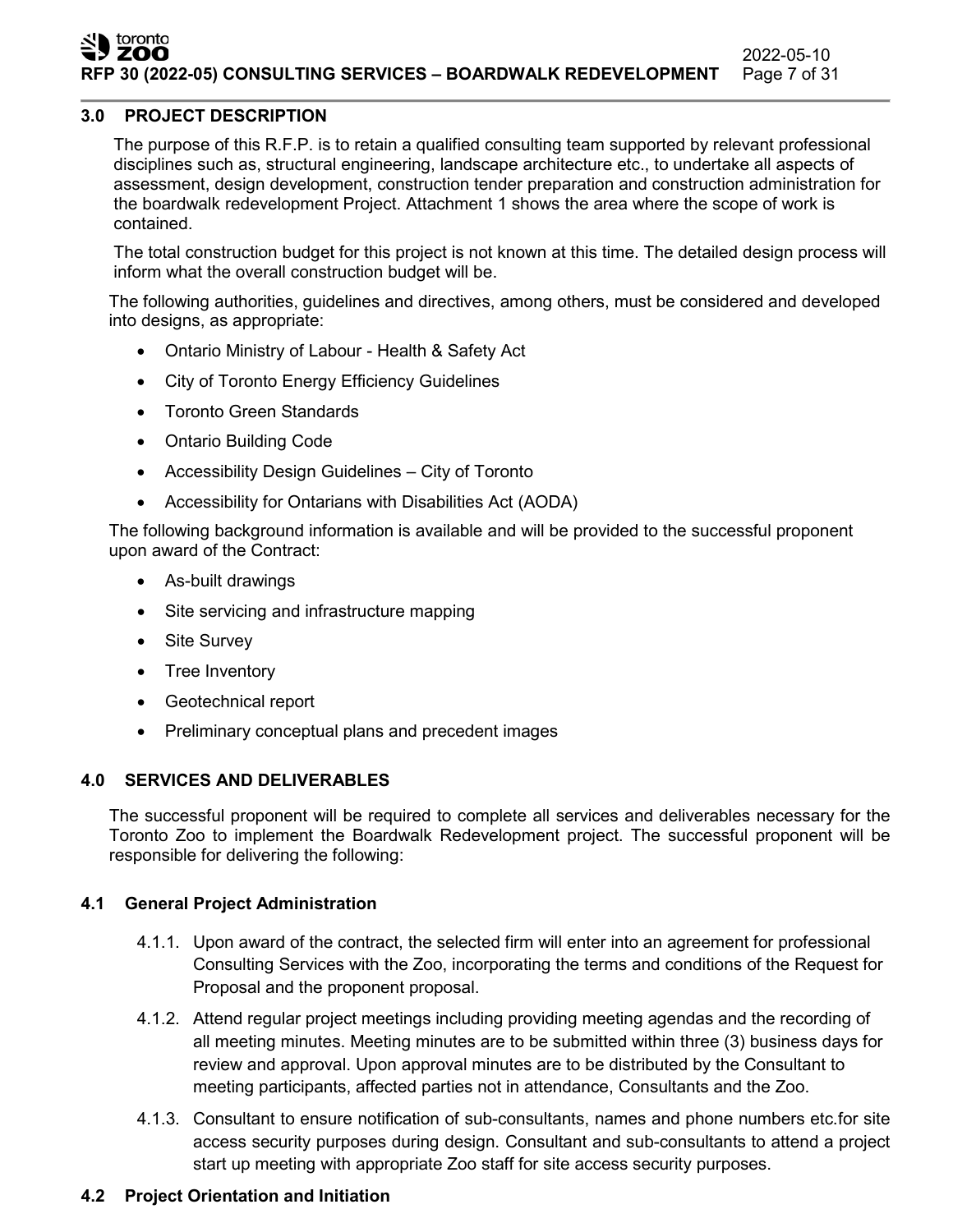toronto

- 4.2.1. Attend project initiation meeting with Zoo Staff for clarification of project objectives, scope of work, information transfer, timelines and process steps.
- 4.2.2. Provide an updated schedule of work for review along with schedule updates as required throughout the life of the Project.
- 4.2.3. Review all relevant background information as available provided by the Zoo. This may include previous concepts or designs, project history, photos, as-built drawings, reports, etc.
- 4.2.4. Verify and analyze all existing information related to the site and identify opportunities, constraints and issues that require clarification or assessment work before start of concept and detailed design.
- 4.2.5. Identify and undertake all necessary site investigations required to support the design. The consultant will be required to obtain three (3) quotes for review by Zoo staff. The Zoo will cover the costs to undertake the required site investigations and should not be included in your fee proposal.
- 4.2.6. Analyze and make recommendations for completed site investigations/studies. Submit all draft reports for review and approval prior to submitting final reports.

# **4.3 Conceptual Design**

- 4.3.1. Develop program options appropriate for the service level, area context, inventory, and site parameters.
- 4.3.2. Provide all aspects of the conceptual design work including drawings, sketches, precedent photos, presentation materials and graphics.
- 4.3.3. Prepare two (2) conceptual drawings of the site considering and incorporating feedback from stakeholders.
- 4.3.4. Ensure the conceptual designs conform to A.O.D.A. requirements and minimize impacts the to core woods surrounding the project area.
- 4.3.5. Prepare information for order of magnitude cost estimates and materials list for conceptual designs.
- 4.3.6. Upon approval of the preferred conceptual design, revise the concept drawing and generate preliminary cost estimate based on feedback and guidance received from the Zoo and other stakeholders.
- 4.3.7. Meet to update Zoo and other stakeholders on refined preferred conceptual design, materials lists and construction cost estimate.
- 4.3.8. Prepare information as needed for reports to Zoo Management to seek endorsement/approval of the preferred conceptual design and to proceed tonext phase of detail design.
- 4.3.9. Assist the Zoo in circulating the conceptual design in order to gain preliminary ecological and geotechnical feedback from regulatory agencies such as Toronto Region Conservation Authority (TRCA) and the Ravine & Natural Feature Protection (RNFP). Provide recommendations as required.
- 4.3.10. Revise the design based on feedback. Assume 2 revisions to be made.
- 4.3.11. Obtain approval and sign-off of conceptual design from the Project Manager prior to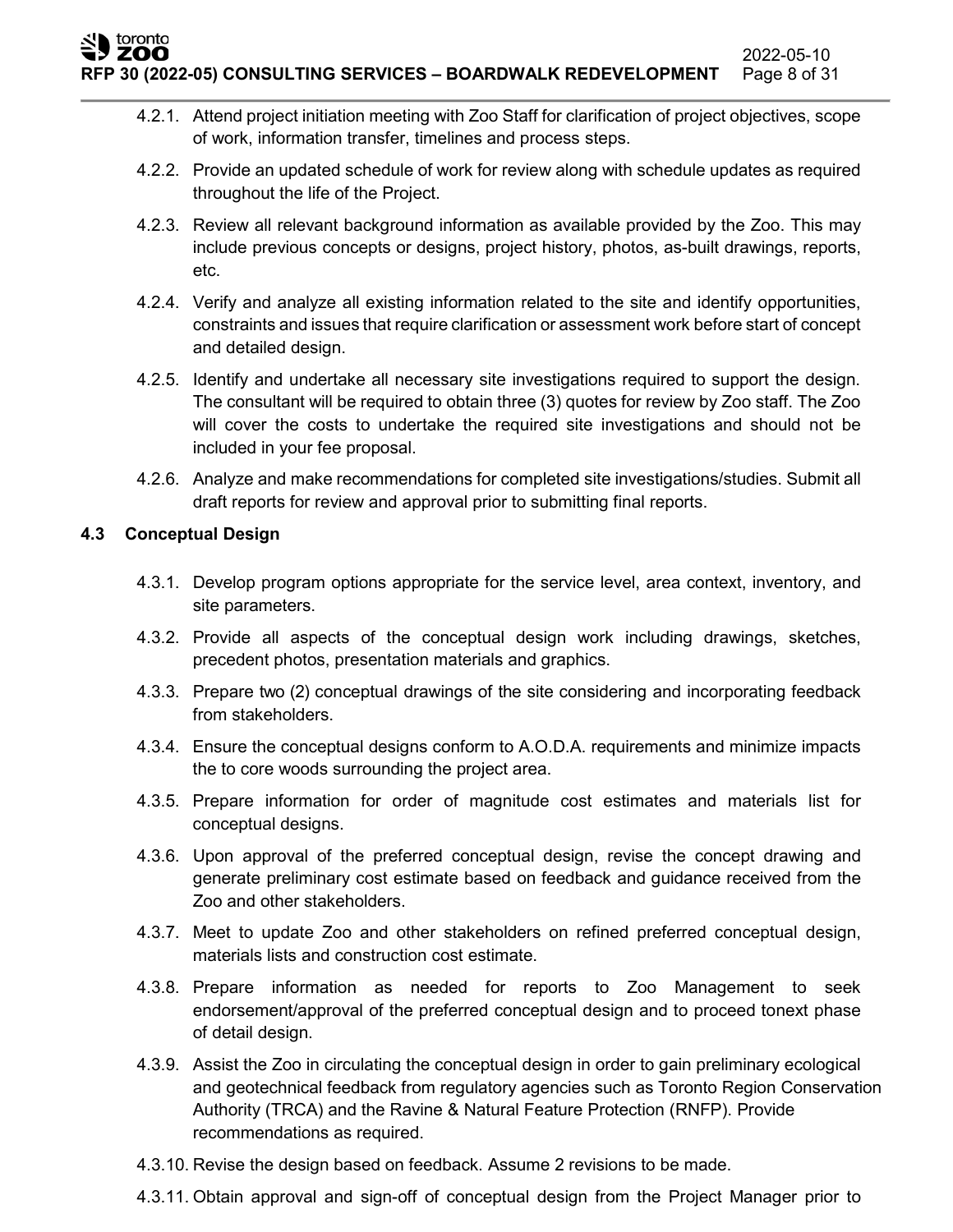proceeding to 30% design.

#### **4.4 30% Design**

- 4.4.1. The consultant is to submit a 30% design drawing in DWG and PDF formats including a Class D construction cost estimates. The design is to include but not limited to:
	- Proposed layout plan including location of major project components
	- Existing conditions
	- Proposed boardwalk alignment;
	- Location of supporting amenities and infrastructure;
- 4.4.2. Consultant to attend design review meeting with Zoo staff as required.
- 4.4.3. Circulate the 30% design to regulatory agencies (TRCA, RNFP) for review. Provide recommendations as required.
- 4.4.4. Revise the drawings as instructed, to meet the requirements of the Toronto Zoo. Assume 2 revisions.
- 4.4.5. Consultant to obtain approval and sign-off of 30% design from the Project Manager prior to proceeding to 60% detailed design.

# **4.5 60% Detailed Design**

- 4.5.1. The consultant is to submit 60% design drawings in DWG and PDF formats including a Class C construction cost estimates. The design is to include but not limited to:
	- Final layout plan;
	- Final boardwalk alignment;
	- Location and type of any water management features;
	- Tree protection plan;
	- Tree planting plan;
	- Servicing and infrastructure works;
	- Construction details and preliminary specifications; and,
	- Proposed construction access and staging areas.
- 4.5.2. Consultant to attend design review meeting with Zoo staff as required.
- 4.5.3. Prepare and submit all necessary permits required for the Zoo to implement the Project.
- 4.5.4. Revise the drawings and specifications as instructed, to meet the requirements of the Toronto Zoo. Assume 1 revision.
- 4.5.5. Consultant to obtain approval and sign-off of 60% design from the Project Manager prior to proceeding to 90% detailed design.

# **4.6 90% Detailed Design**

- 4.6.1. The consultant is to submit a 90% drawing package in DWG and PDF formats including a Class B construction cost estimates. The design is to include but not limited to:
	- Final layout plan including sections and elevations;
	- Location and type of any water management features;
	- Infrastructure Works Hard (i.e. structures, fencing, site furnishings)
	- Infrastructure Works Soft (i.e. landscaping, planting)
	- Grading Plan;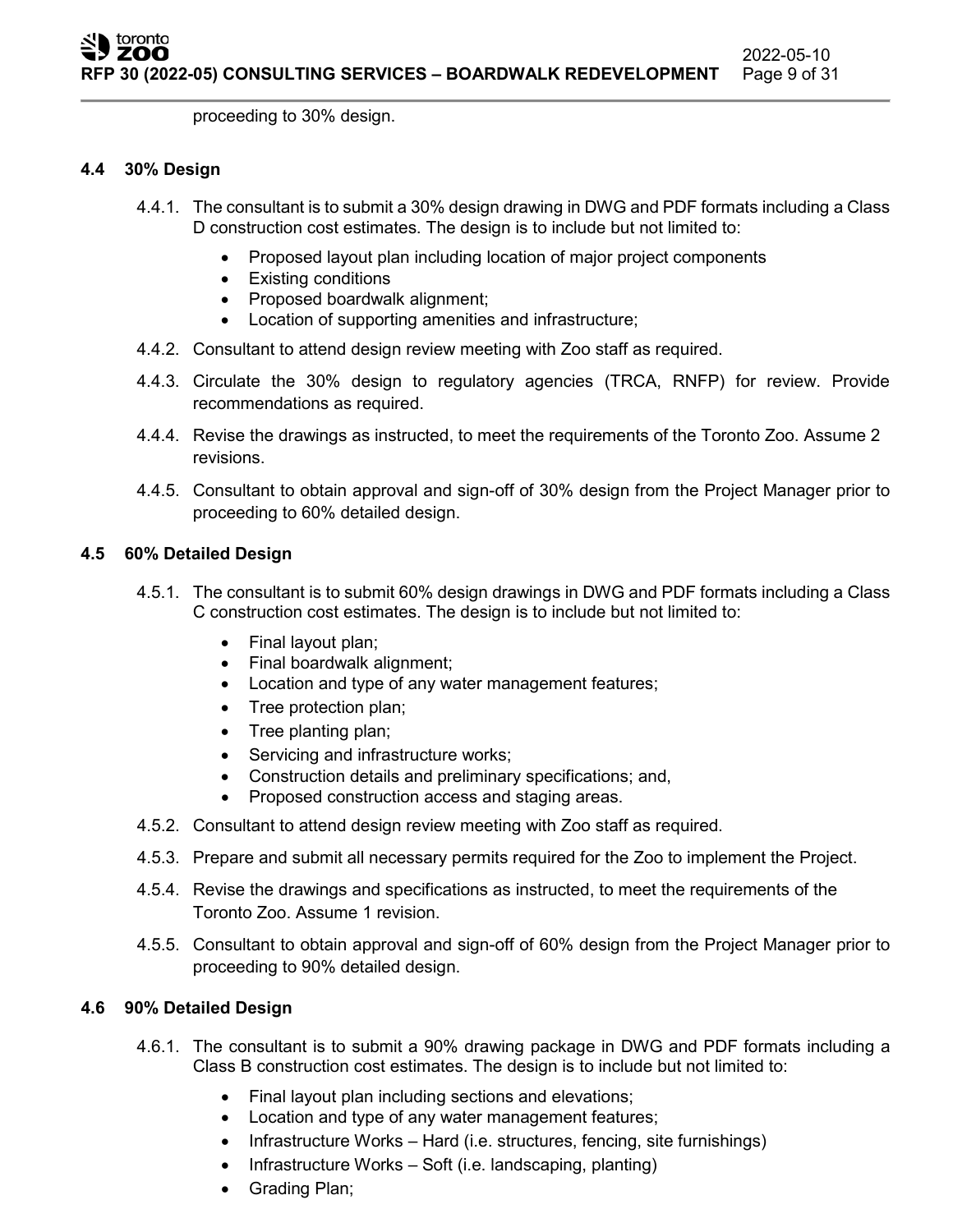ZOO 2022-05-10 **RFP 30 (2022-05) CONSULTING SERVICES – BOARDWALK REDEVELOPMENT** Page 10 of 31

- Plant/tree protection plan;
- Construction details;

toronto

- Draft complete construction specifications;
- Proposed construction access and staging areas; and,
- Prepare schedule of quantities and Class B cost estimate.
- 4.6.2. Consultant to attend design review meeting with Zoo staff as required.
- 4.6.3. Revise the drawings and specifications as instructed, to meet the requirements of the Toronto Zoo and comments received from Permit staff. Assume 1 revision.
- 4.6.4. Consultant to obtain approval and sign-off of 90% design from the Project Manager prior to proceeding to 100% issue for tender drawings and specifications.

## **4.7 100% Tender Drawings and Specifications**

- 4.7.1. The final list of Contract Drawings will not be determined until the Final Concept Plan has been approved. Additional drawings may be required, or drawings noted below may be eliminated based on the approved program elements as determined in the Final Concept Plan, and as requested by the Project Manager. Drawings shall be produced on separate drawing pages and multiple titles shall not be combined onto one drawing page. The 100% construction contract package and issue for tender drawings are to include, but not limited to:
	- Cover/General Information/Drawing Index Page;
	- Existing Conditions Plan;
	- Plant/Tree Protection Plan;
	- Demolition/Removals Plan;
	- Elevations/Sections
	- Layout Plan;
	- Grading Plan;
	- Site Servicing Works (i.e. storm, water, electrical);
	- Infrastructure Works Hard (i.e. pathways, fencing, site furnishings)
	- Infrastructure Works Soft (i.e. landscaping, planting)
	- Certification of drawings and specifications by Architect/Engineer as required;
	- Construction Details;
	- Specifications;
	- Schedule of Quantities & Price Estimate
	- Project Record Drawings (as built)
- 4.7.2. The consultant is to submit the 100% construction contract package in DWG and PDF formats.

## **4.8 Procurement**

- 4.8.1. The Zoo's Purchasing Department will be responsible for the administration of the construction Tender process, including its release, closing and selection of the successful Tender. The Consultant will be available and provide assistance to the Project Manager throughout the entire Tendering process.
- 4.8.2. The Zoo will review the submitted Tenders and tender selection will be based on the Zoo's Tender Evaluation Form. The Consultant will be asked to assist but the final selection decision will be made by the Zoo.
- 4.8.3. The Zoo and Consultant will meet to determine target dates for the pre-award and preconstruction meetings. The pre-construction meeting date will be selected based upon the Zoo's decision for the project to proceed.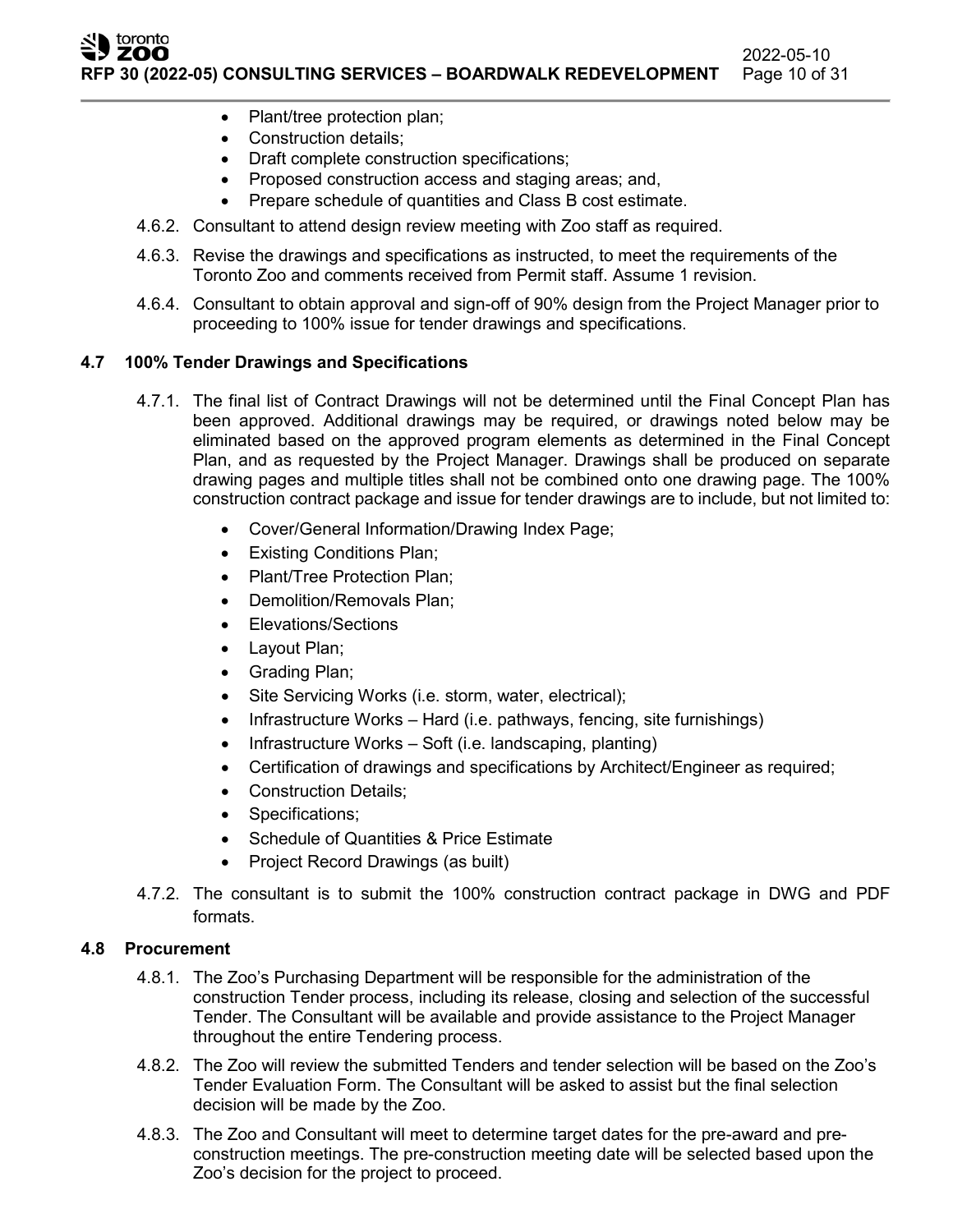#### **4.9 Construction Contract Administration**

- 4.9.1. Consultant to coordinate and administer pre-construction meeting.The pre-construction meeting date will be selected by the Project Manager based upon the Zoo's decision for te project to proceed in a timely manner.
- 4.9.2. The Consultant shall ensure that all design and development for this project complies with all requirements of the City of Toronto's Zoning Bylaw and Building Bylaws as well as all other applicable Federal, Provincial and Municipal laws and bylaws.
- 4.9.3. The Consultant will obtain all development and building permits, variances if required, and any other permits and approvals necessary by authorities having jurisdictions prior to the preconstruction meeting, in order for the project to proceed in a timely manner at that time. Please note any Building Permit Application fees, and other associated fees that may be required, will be paid by the Zoo and should not be included in your fee proposal
- 4.9.4. Consultant to prepare and distribute Issued for Construction Drawings.
- 4.9.5. The Consultant will have ongoing review submittals for the Contractor for approvals including, but not limited to: shop drawings, samples, mock-ups and test results.
- 4.9.6. The Consultant will be responsible to attend all site meetings including all participating sub consultants, contractors and tradespersons.
- 4.9.7. The Consultant shall record all meeting minutes, including significant proceedings and decisions, identifying 'action by' parties, and will reproduce and distribute copies of minutes within three (3) business days after each meeting and transmit to meeting participant, affected parties not in attendance, Consultants and the Zoo.
- 4.9.8. The Consultant will be responsible for construction risk management relating to scope, schedule and budget including risk identification and recommendation of risk mitigation measures to the Project Manager.
- 4.9.9. The Consultant will review all monthly trade progress claims, provide paymentcertificates and forward to the Project Manager.
- 4.9.10. Review and approve shop drawings for all aspects of the work as necessary during construction.
- 4.9.11. Review, prepare, recommend and issue site instructions (SI), requests for information (RFI), contemplated change orders (CCO) and change orders (CO), including for correction of site conditions, unknowns, and owner requested changes that are within the contingency allowance, as required to the contractor performing the Project, at no additional fee.
- 4.9.12. The Consultant will inspect work in progress, prepare and issue progress and field review reports and certify substantial and total completion.

# **4.10 Field and Construction Review**

- 4.10.1. The Consultant will be responsible to conduct regularly scheduled field reviews, including all material and equipment inspections prior to delivery to the site, to determine if the work performed, products, material and equipment conforms to the design and specifications.
- 4.10.2. The Consultant will be responsible for all construction review reports and coordination of the construction reviews by the appropriate members of the Consulting Team for the work. The Consultant will be responsible for all construction review reports and will forward them to the Project Manager within three (3) days of the review.
- 4.10.3. The Consultant, in consultation with their Sub Consultants, shall review and interpret the results of all reports and testing conducted on this project.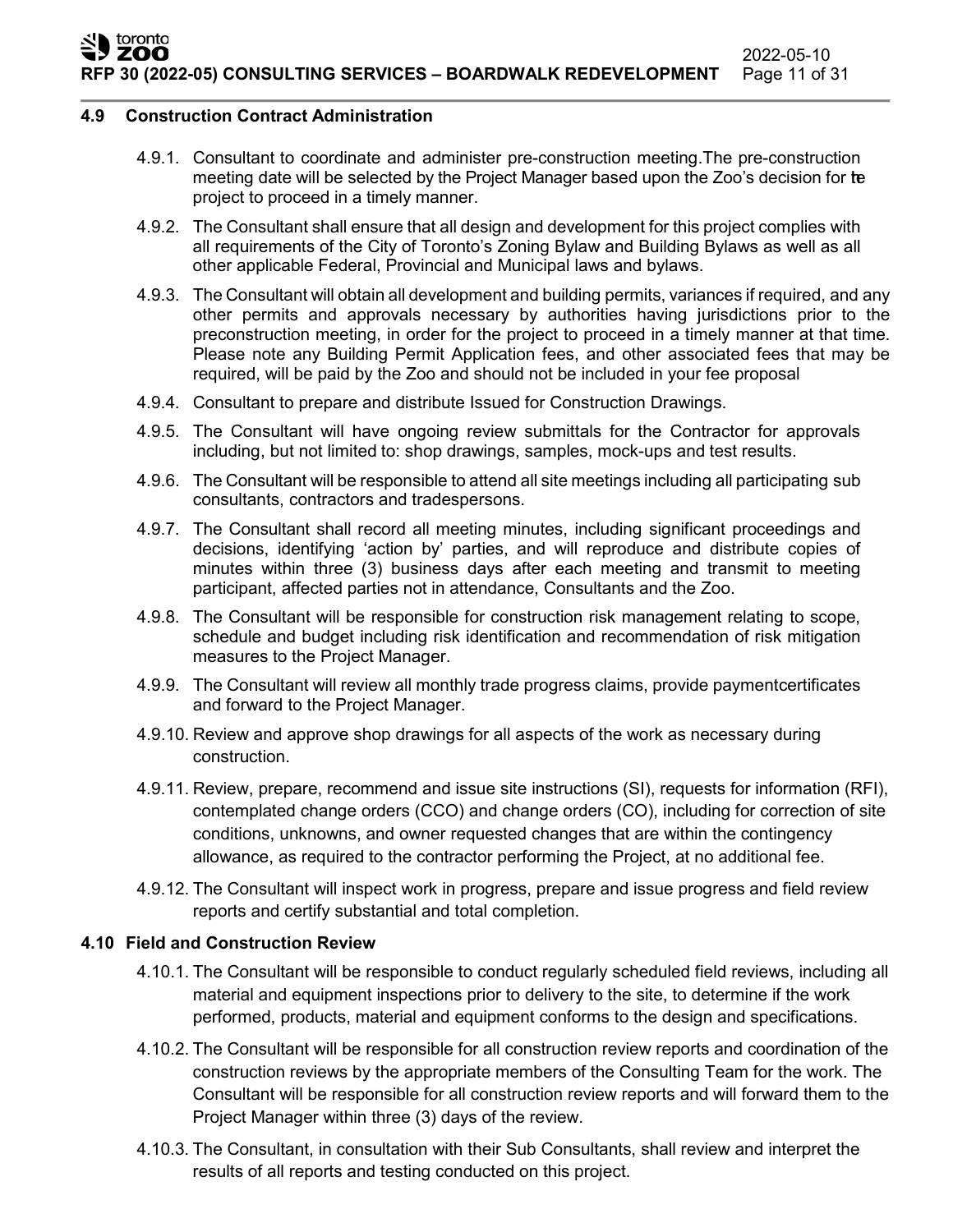**RFP 30 (2022-05) CONSULTING SERVICES – BOARDWALK REDEVELOPMENT** Page 12 of 31

- 4.10.4. The Contractor is responsible for their own Quality Control (QC), but the Consultant shall be responsible for Quality Assurance (QS) and will not allow any features, materials or components to be supplied or, installation work to proceed, until positive test results on the features, materials or components are received, reviewed and accepted by Consultant and the Zoo.
- 4.10.5. Final detailed design products, drawings, specifications, renderings, photographic and other design products following Consultant and Zoo approval must be reviewed and approved by all authorities having jurisdiction.

# **4.11 Project Close-out and Commissioning**

- 4.11.1. Perform commissioning services for all systems to confirm they are operating as designed. Consultant to attend commissioning and review of equipment with contractor and Toronto Zoo staff.
- 4.11.2. Deficiency identification and assist in rectifying deficiencies within one (1) month of total completion.
- 4.11.3. Ensure that all closeout documentation is provided including as-built drawings, maintenance manuals, operating manuals, warranty information etc. as per the contract documents.
- 4.11.4. Perform construction warranty review as required for a period of two (2) years.
- 4.11.5. The Consultant will be responsible for recording all meeting minutes for the meetings noted above, including significant proceedings and decisions, identifying 'action by' parties, and will reproduce and distribute copies of minutes within three (3) business days after each meeting and transmit to Toronto Zoo for review and approval. Final approved minutes will be distributed by the Consultant to meeting participants, affected parties not in attendance, Consultants and the Zoo.

# **4.12 Record Drawings**

toronto

- 4.12.1. Upon completion of construction the Consultant shall be requested to supply record plans, based upon information accumulated in the field and received from Sub consultants, Contractors and City Inspectors.
- 4.12.2. Upon receipt of marked-up check prints from Sub consultants, Contractors and City Inspectors, the Consultant is to amend the Contract Drawings and provide AutoCAD drawings in DWG files and PDF formats.

# **5.0 SCHEDULE OF EVENTS**

The following is a tentative schedule for the boardwalk redevelopment Project. The final schedule will be developed jointly with the successful proponent in the first week of project execution:

| <b>Pre-Award</b>                         |                    |
|------------------------------------------|--------------------|
| Release of RFP                           | 2022-05-11         |
| Site meeting                             | 2022-05-16         |
| <b>Proponents' Question Deadline</b>     | 2022-05-18         |
| <b>Submission Due</b>                    | 2022-05-25         |
| Interviews, if necessary                 | Week of 2022-05-23 |
| Notification of Award By the Toronto Zoo | Week of 2022-05-30 |
| <b>Post-Award</b>                        |                    |
| <b>Conceptual Design Due</b>             | June 24, 2022      |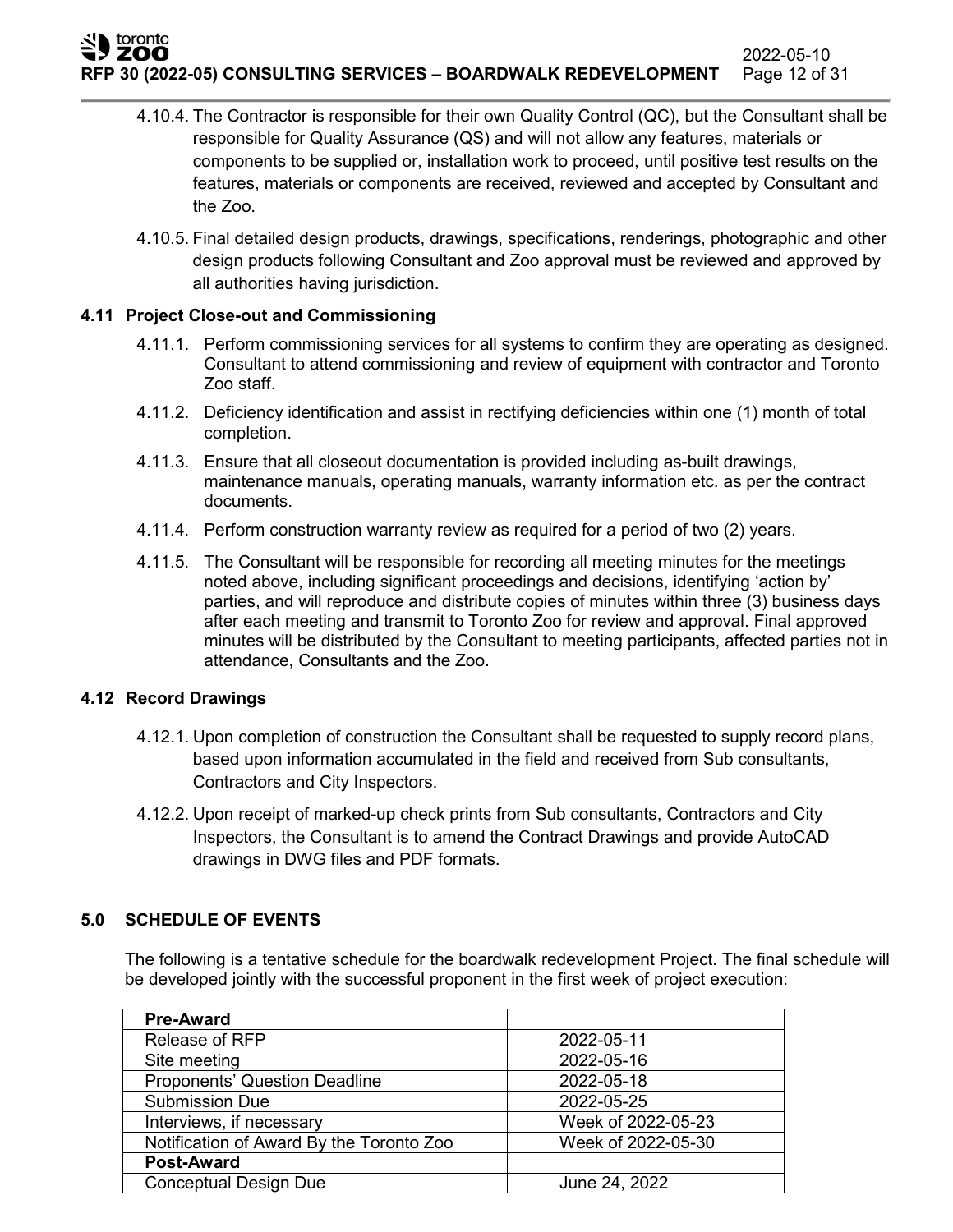| 100% Tender Drawings Due       | July 29, 2022     |
|--------------------------------|-------------------|
| <b>Construction Completion</b> | Early Spring 2023 |

The RFP process and project will be governed according to the above schedule or other schedule provided by the Consultant and approved by the CEO of the Toronto Zoo. Although every attempt will be made to meet all dates listed, the Toronto Zoo reserves the right to modify any or all dates at its sole discretion. Appropriate notice of change will be provided, in writing, as soon as is feasible so that each Proponent will be given the same non-preferential treatment.

# **6.0 FEE PROPOSAL**

- 6.1 The proposal shall specify and state a firm not to exceed price using the attached form, Appendix A, including total fees and expenses (excluding taxes) in order to complete the assignment.
- 6.2 The Consultant shall not perform any Services or Work that would result in an increase in fee payable by the Toronto Zoo without the prior written approval of the Toronto Zoo.
- 6.3 The Consultant shall, even if the rate of payment set forth in the Proposal is based on an hourly rate, daily or other time based rate, perform all of the Services required to complete the deliverables, regardless of the fact that the time spent by the Consultant in performance may exceed the maximum specified therein, and that neither the rate nor any provision of the Proposal shall relieve the Consultant from performing all the Services or reduce its obligations to one of performing only some proportionate or other part of the Services.
- 6.4 The Toronto Zoo is a registered charitable organization (registration #BN 119216398RR0001) and accordingly may be eligible for preferred pricing which should be reflected in the Bid as submitted.

# **7.0 PROPOSAL SUBMISSION FORMAT**

## **The following page format and sequence should be followed to provide consistency in the Proponent response and ensure each Proposal receives full consideration**.

- 7.0 Title page, showing Request for Proposal number, Proponent's name, telephone number, authorized signature and contact name.
- 7.1 The page letter of introduction, signed by the person or persons authorized to sign on behalf of and bind the Proponent to the statements made on the Proposal.
- 7.2 Table of Contents.
- 7.3 Executive summary.
- 7.4 Duly executed Proposal Form.
- 7.5 Corporate Information.
- 7.6 Detailed experience, background and three (3) similar project opportunities completed within the past five (5) years.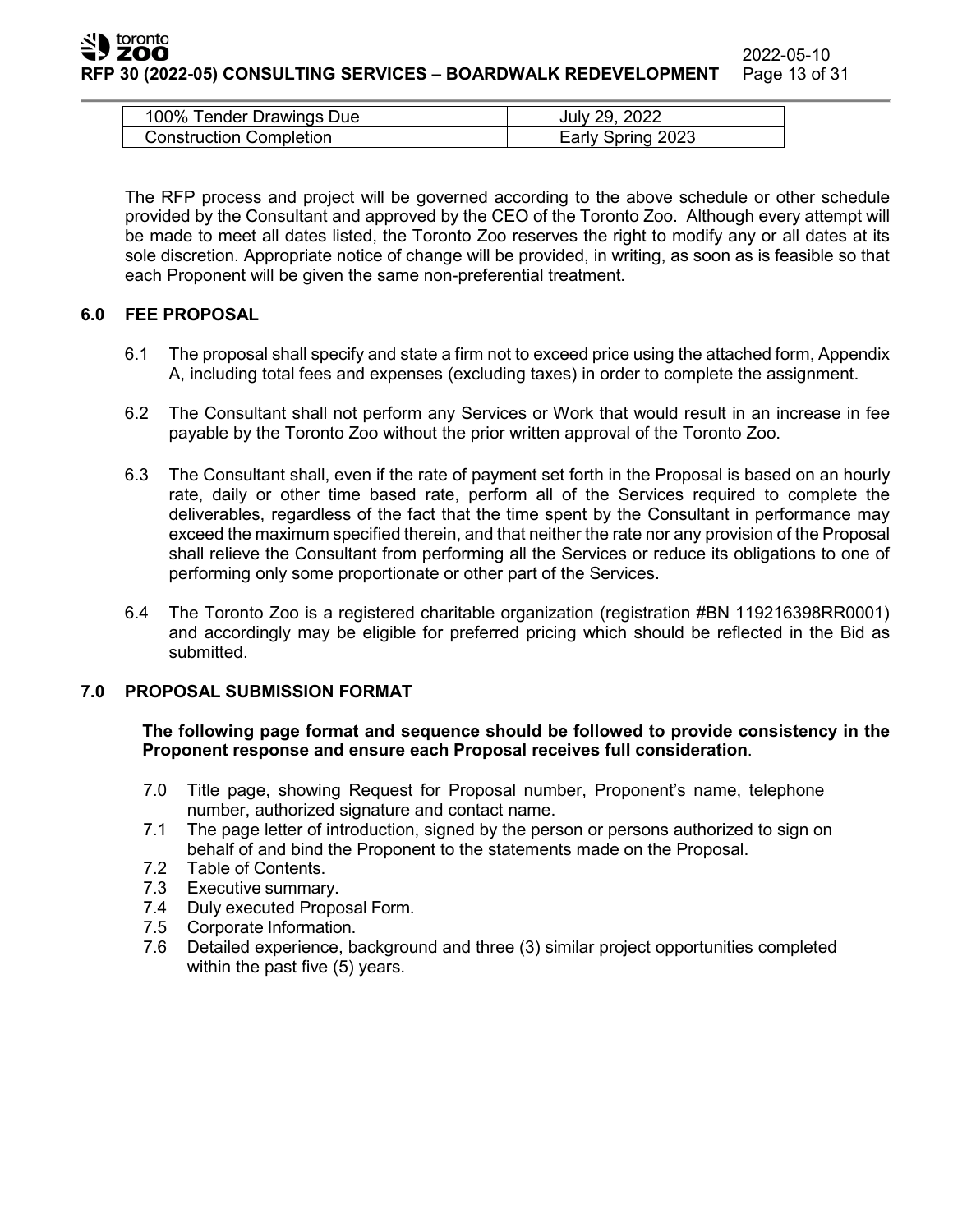- 7.7 Provide three (3) references including name, address contact person and telephone number from clients with similar projects as outlined in this RFP, do not list the Toronto Zoo as a reference.
- 7.8 Proposed staff team and resources including detailed biographies of team lead and key members outlining their intended roles in meeting the Requirements, and indicating the number of years of experience in the areas directly relating to the scope of works as outlined in section 4.0 and number of years' experience of the individual working within your organization.
- 7.9 Proposed schedule/work plan with key dates and milestones and the accompanying identification of staff and resources that will be assigned to this project and addresses the key deliverables as outlined in section 4.0 within this RFP.
- 7.10 Value Added
- 7.11 Identified conflict of interests in the event if the Proponent's representation of any of its clients could create a conflict of interest should the Proponent provide services to the Toronto Zoo.

# **8.0 PROPOSAL EVALUATION CRITERIA**

The Proponent is urged to ensure that its Proposal is submitted in the most favourable terms in order to reflect the best possible potential, since less than best potential could result in exclusion of the Proposal from further consideration.

The RFP will not be awarded to the Proposal with the lowest cost, but rather, award shall be based on an evaluation of the Consulting team's expertise, prior project experience, proposed methodology, and price. Additionally, the Zoo may accept or reject any part of the Proponent's bid.

An Evaluation Team comprised of representatives designated by the Zoo will evaluate responses to the RFP.

There are three steps to the pre-defined evaluation process:

- Step 1 Initial Review of Responses
- Step 2 Evaluation of Submitted Proposals
- Step 3 Evaluation of Presentations

# **Step 1** – **Initial Review of Responses**

The Zoo will open only those Proposals received by the Proposal Deadline and time specified within this RFP. Immediately upon opening, the Zoo will review each Proposal for compliance with the instructions and conditions applicable to this RFP. The Zoo, at its option, may seek Proponent retraction and clarification of any discrepancy/contradiction found during its review of Proposals.

# **Step 2 – Detailed Review**

# **Evaluation Point Rating** *[Threshold Requirements]*

Proposals will be assessed on a point rating system, outlined below, with a maximum 80 technical and experience points and a maximum of 20 for proposal fee. This is used to determine each proponent's strategic and technical fit to the needs described in the proposal documents. The technical points will be added together with the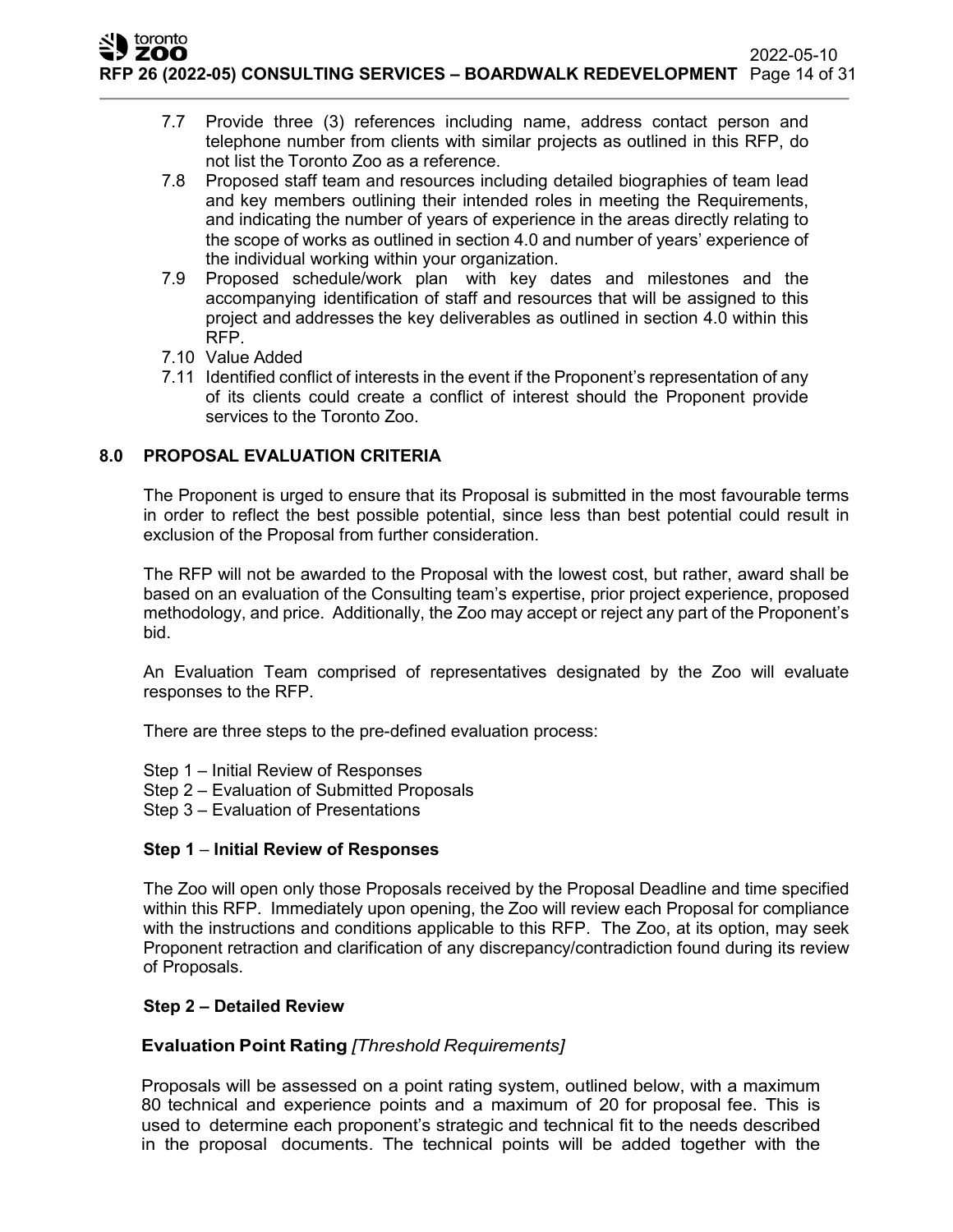reference and proposal fee points (outlined below) to determine a final point score out of 100.

Proposals scoring less than a total threshold of 56 (70%) technical and reference points will be considered technically unacceptable. Proposals that meet or exceed the 56 technical point threshold score will have their proposal fee scored.

| <b>TECHNICAL AND EXPERIENCE EVALUATION</b>                                                                                                                                                                                                                                                                                    | <b>Maximum</b><br><b>Points</b> |
|-------------------------------------------------------------------------------------------------------------------------------------------------------------------------------------------------------------------------------------------------------------------------------------------------------------------------------|---------------------------------|
| Understanding of the project scope of work<br>Demonstrate the necessary resources required to successfully<br>complete the project                                                                                                                                                                                            | 10                              |
| Relevant qualification and experience<br>Must have a minimum of five (5) years of experience<br>Relevant experience is of similar scope and budget<br>Project team's relevant qualifications and experience with similar<br>scale and type of projects                                                                        | 30                              |
| Detailed workplan and approach<br>Key deliverables are addressed with clear methodology and<br>approach that proponent would take in performing the services<br>outlined within the RFP<br>Proposed schedule identifying ability to meet project milestones<br>according to schedule of events in section 5.0 within this RFP | 40                              |
| <b>THRESHOLD - TECHNICAL AND EXPERIENCE</b><br><b>EVALUATION</b>                                                                                                                                                                                                                                                              | 56                              |
| TOTAL TECHNICAL AND EXPERIENCE EVALUATION                                                                                                                                                                                                                                                                                     | 80                              |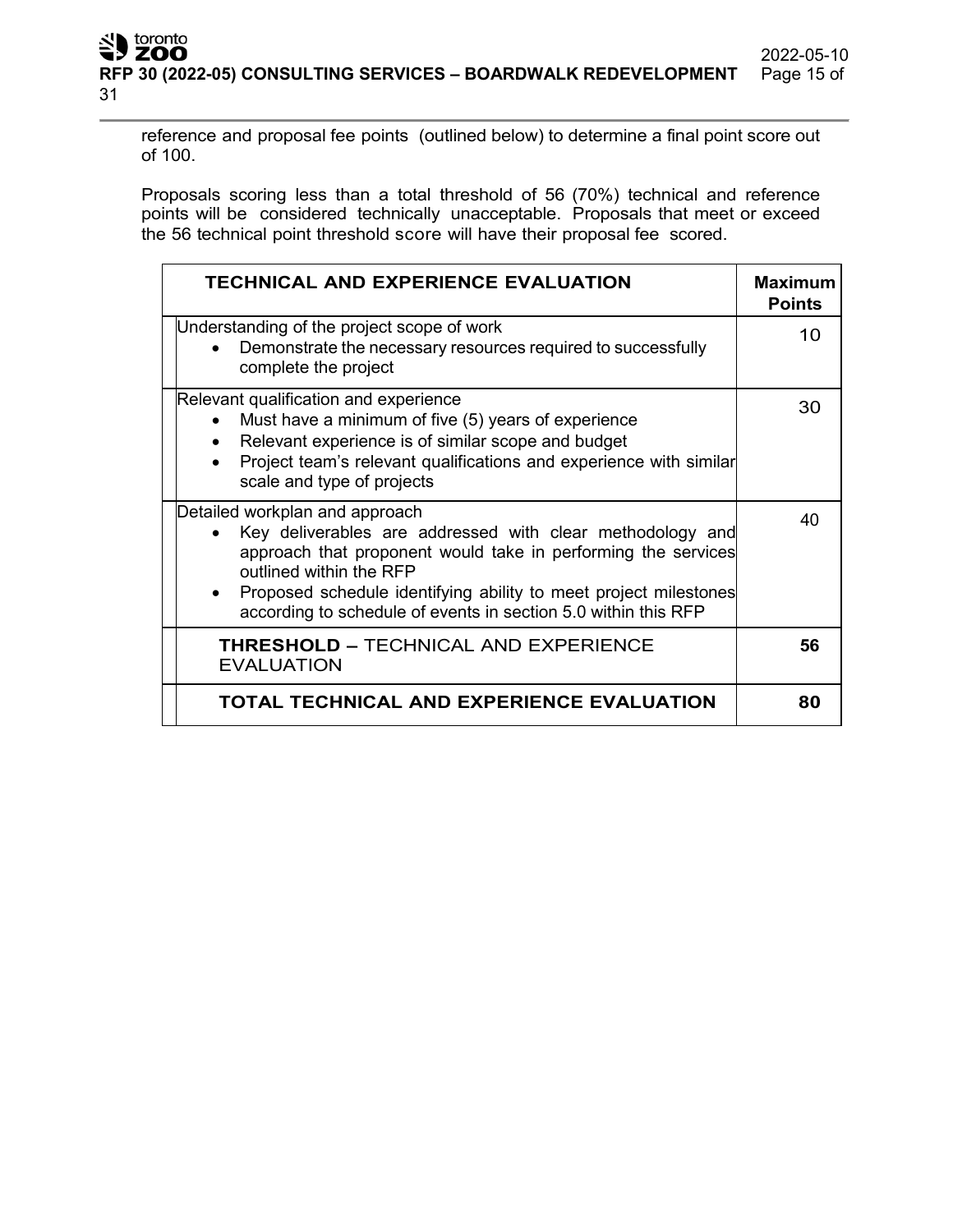Proposal Fee Evaluation

| <b>PROPOSAL FEE EVALUATION</b>                                                                                                                                                                                                                                                     | <b>Maximum</b><br><b>Points</b> |
|------------------------------------------------------------------------------------------------------------------------------------------------------------------------------------------------------------------------------------------------------------------------------------|---------------------------------|
| The lowest cost proposal that is qualified to stage two and meets<br>the technical point threshold will receive 20 points. The remaining<br>proposals will be assigned points based upon the following formula:<br>(lowest cost proposal divided by proponent's proposal cost x 20 | 20                              |
| <b>TOTAL FEE EVALUATION</b>                                                                                                                                                                                                                                                        | 20                              |

# **Stage 3– Interview (if required)**

Based on the paper submission proposal scoring, high-scoring Proponents may be asked to attend an interview.

Proponent's presentation of proposal and performance, including ability to answer questions **50** 

The proposals submitted will be evaluated using the evaluation criteria and will be comprehensively reviewed by the Selection Team. It is the sole discretion of the Toronto Zoo to select its Selection Team and to retain additional members and advisors as deemed necessary.

The Selection Team will select one or more proposals which in its sole opinion:

- a) Meets or exceeds the evaluation criteria, including but not limited, as outlined above;
- b) Has a demonstrated track record of success with similar projects, and;
- c) Provides the best value, but may not necessarily be the one(s) offering the lowest fees.

All proposal scores and rankings shall be the property of the Toronto Zoo and will not disclose any of the same during or after the evaluation process. Due to budget and time constraints, the Selection Team will not be able to provide debriefs for unsuccessful proponents. By responding to this RFP, the proponents will be deemed to have agreed that the decision of the Selection Team will be final and binding.

# **9.0 NEGOTATIONS AND AWARD**

- 9.1 The successful Proponent shall be retained through the issuance of a Purchase Order or a formal agreement in a form prescribed by the Toronto Zoo, which shall include the terms and conditions of this Request for Proposal.
- 9.2 The award of any Agreement will be at the absolute discretion of the Toronto Zoo. The selection of the Preferred Proponent will not oblige the Toronto Zoo to negotiate or execute an Agreement with that Preferred Proponent.
- 9.3 The Toronto Zoo shall have the right to negotiate on such matter(s) as it chooses with the Preferred Proponent without obligation to communicate, negotiate or review similar modifications with other Proponents. The Toronto Zoo shall incur no liability to any other Proponent as a result of such negotiation or alternative arrangements.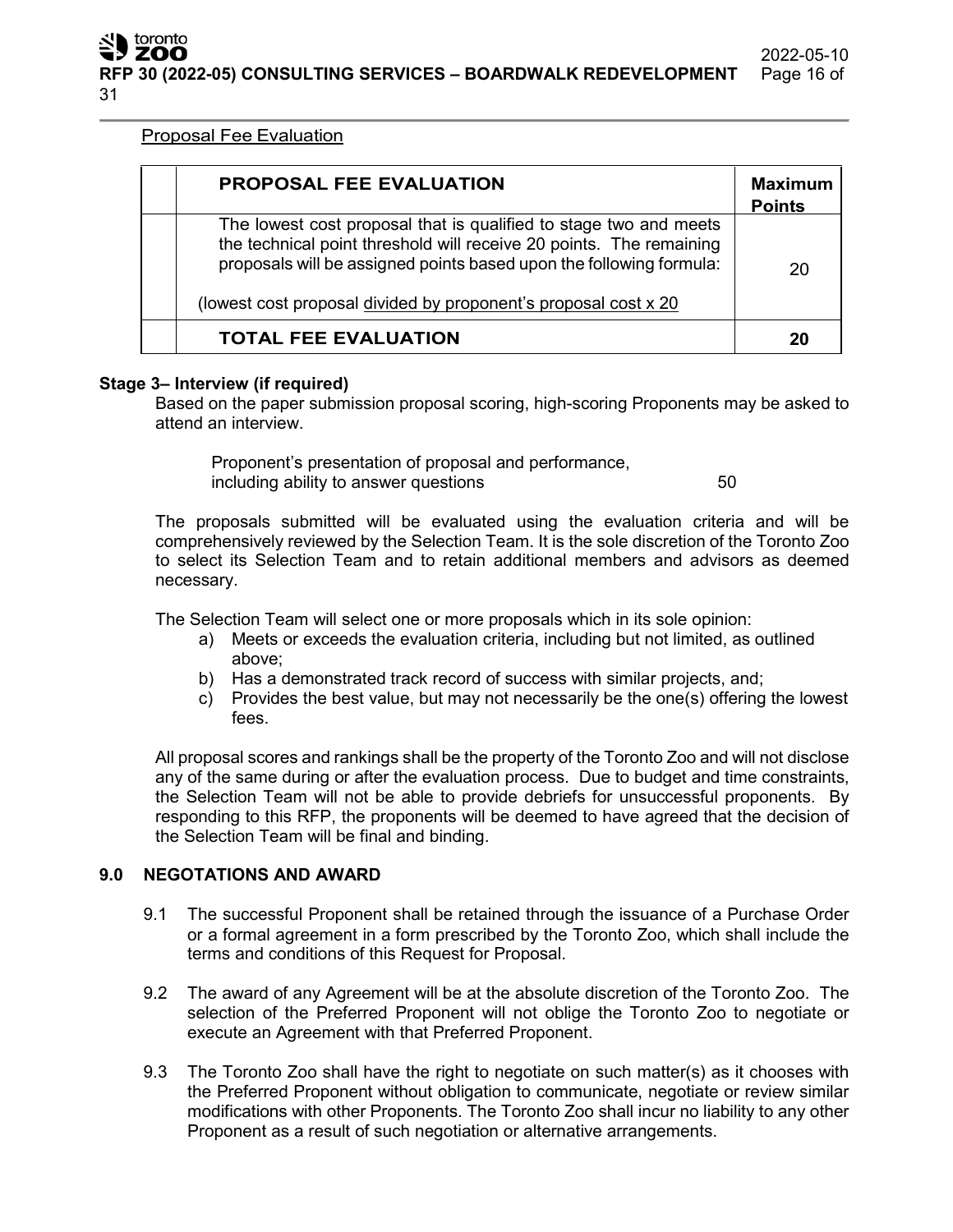- 9.4 During negotiations, the scope of the services may be refined, issues may be prioritized, responsibilities among the Proponent, all staff and sub-consultants provided by it and the Board may be settled and the issues concerning implementation may be clarified.
- 9.5 If any Agreement cannot be negotiated within thirty (30) business days of notification to the Preferred Proponent, the Toronto Zoo may, at its sole discretion, choose to continue negotiations for a period of time, terminate negotiations with that Proponent and negotiate an Agreement with another Proponent or abort the RFP process and not enter into any Agreement with any of the Proponents.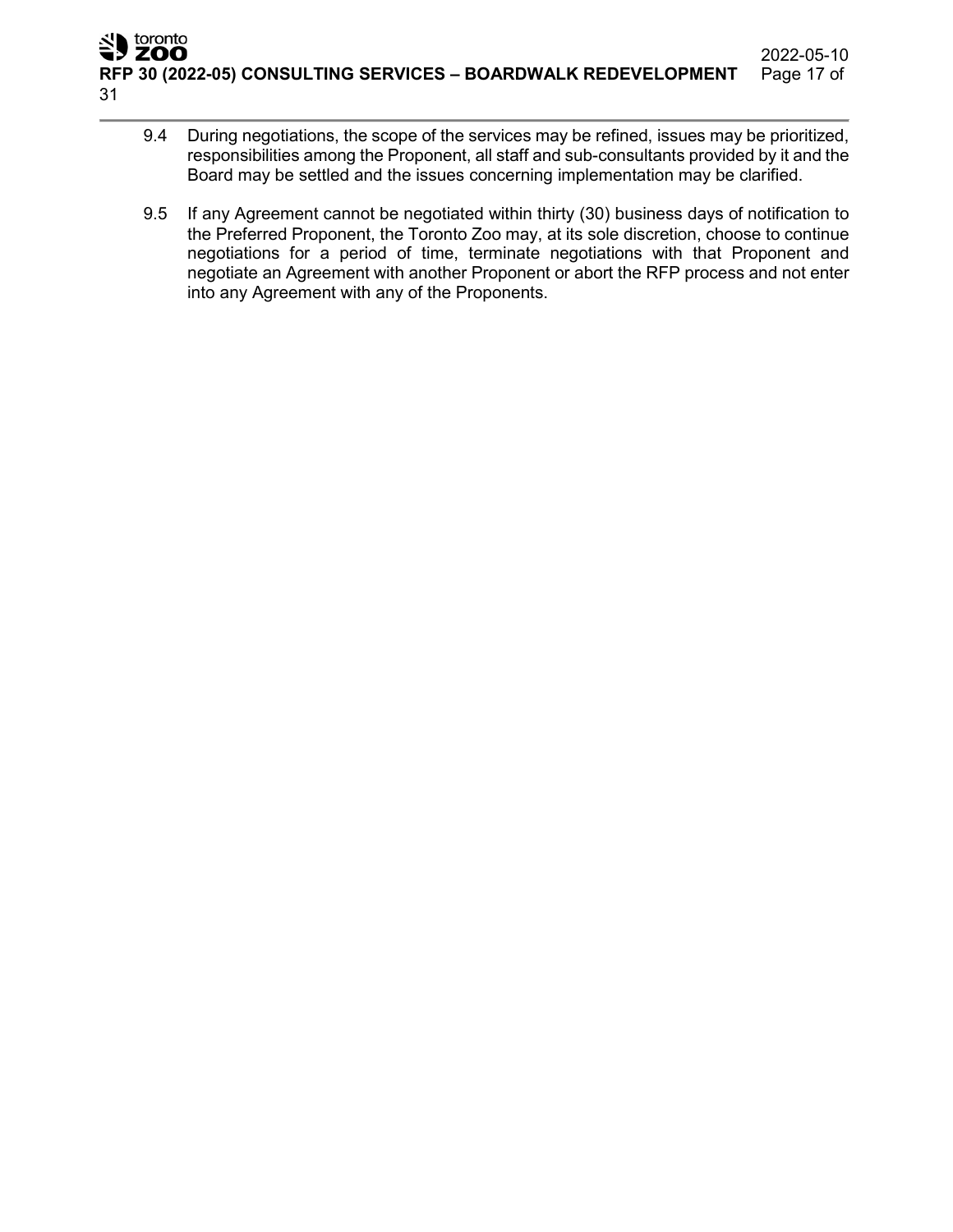## **10.0 PROPOSAL TERMS AND PROVISIONS**

The successful Proponent shall be retained through a contractual agreement and/or a purchase order, which includes the terms and conditions of this Request for Proposal.

#### 10.1 **Consultant's Liability and Indemnity**

The Consultant will from time to time at all times hereafter well and truly save, defend and keep harmless and fully indemnify the Board, the City of Toronto, and the Toronto and Region Conservation Authority and each of their officers, employees and agents (hereinafter called the "Toronto Indemnities") of, from and against all manner of action, suits, claims, executions and demands which may be brought against or made upon the Toronto Indemnities or any of them and of, from and against all loss, costs, charges, damages, liens and expenses which may be sustained, incurred or paid by the Toronto Indemnities, their officers, employees and agents or any of them by reason of or on account of or in consequence of the execution of this agreement or provision of the business or any other work or matter to be carried out or performed by the Proponent with respect to the Request for Proposal or any agreement that may result from the request for proposal process, and/or the non-execution or imperfect or improper execution thereof and will pay to the Toronto Indemnities on demand any loss, costs, damages and expenses which may be sustained, incurred or paid by the Toronto Indemnities or any of them in consequence of any such action, suit, claim, lien, execution or demand and any monies paid or payable by the Toronto Indemnities or any of them in settlement or discharge on account thereof.

The Consultant shall be responsible for any and all damages, or claims for damages for injuries or accidents done or caused by his or her employees, or resulting from the prosecution of the Work, or any of their operations, or caused by reason of the existence of location or condition of the works, or of any materials, plant or machinery used thereon or therein, or which may happen by reason thereof, or arising from any failure, neglect or omission on their part, or on the part of any of their employees to do or perform any or all of the several acts or things required to be done by him or them under and by these General Conditions, and covenants and agrees to hold the Board, the Toronto and Region Conservation Authority and the City of Toronto, their officers, agents, employees, Consultants and invitees harmless and indemnified for all such damages and claims for damage; and in case of the Consultant's failure, neglect or omission to observe and perform faithfully and strictly, all the provisions of the Work, the CEO may, either with or without notice (except where in these Contract Requirements, notice is specially provided for, and then upon giving the notice therein provided for), take such steps, procure such material, plant trucks and men, and do such work or things as he/she may deem advisable toward carrying out and enforcing the same and any such action by the CEO as he is herein empowered to take, shall not in any way relieve the Consultant or his/her surety from any liability under the Contract.

#### 10.2 **Insurance Requirements (at the discretion of the Toronto Zoo)**

- 10.2.1 The Consultant shall effect, maintain and keep in force, at its sole cost and expense and satisfactory to the CEO as to form and substance the insurance described below:
- 10.2.2 The Consultant shall be required to arrange, pay for and maintain in force at all times at the Consultant's expense such comprehensive policies of insurance as applicable to persons undertaking the Work, including liability and professional liability (errors and omissions) coverage which are to be written in amounts, with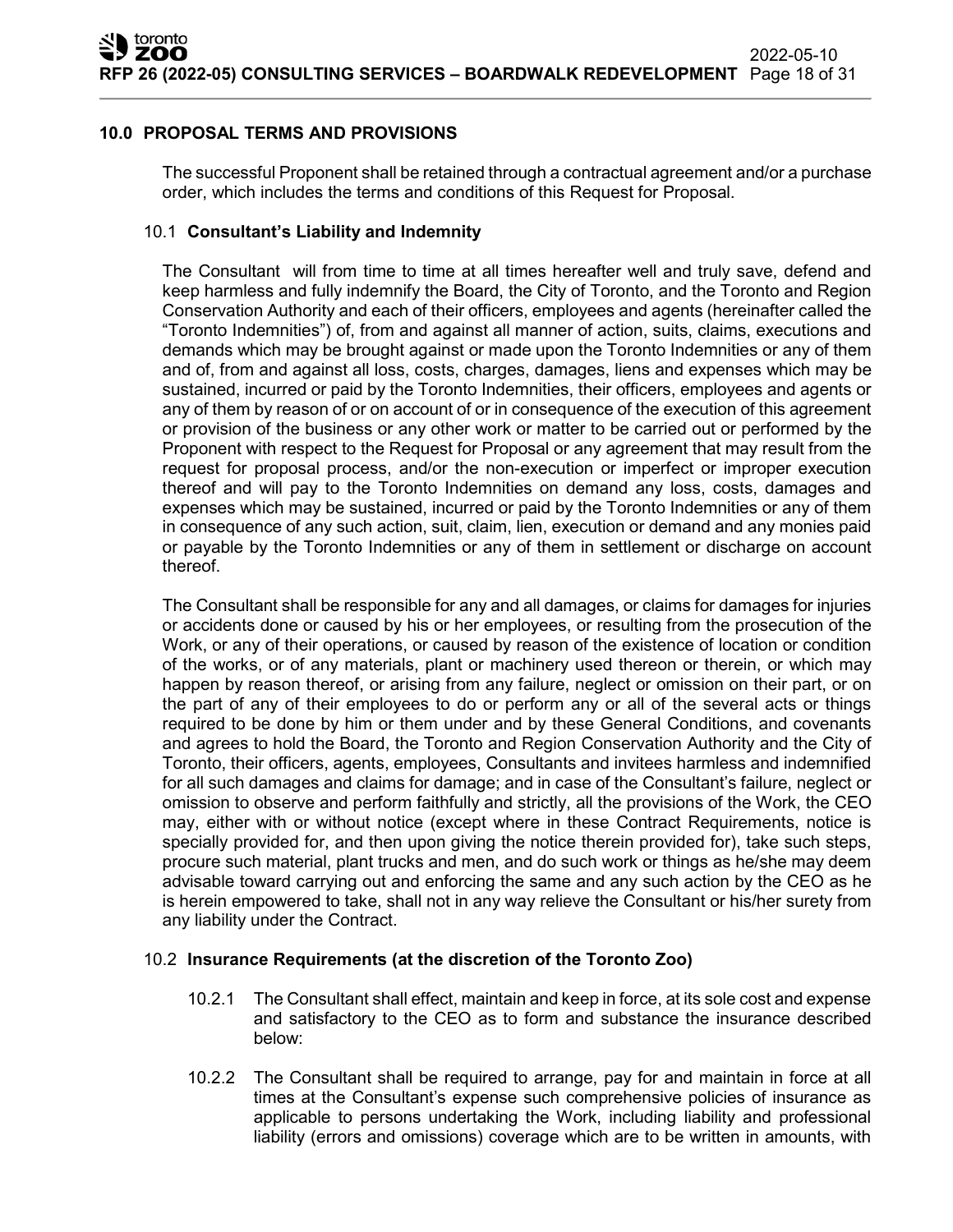deductible limits and terms that shall be subject to the approval of the Toronto Zoo at all times.

The Consultant shall provide certified copies of such insurance or a certificate(s) of insurance as determined by, and upon request of, the Toronto Zoo. Without limiting the generality of the foregoing, the comprehensive general liability policy coverage required under the Contract will be Two Million (\$2,000,000) Dollars minimum and the policy shall name the Toronto Zoo and the City of Toronto as insured as if a separate policy had been issued to each and shall include a cross/liability-severability of interest clause.

Standard automobile liability insurance for all owned vehicles with limits of not less than Two Million Dollars (\$2,000,000.00) per occurrence.

- 10.2.3 All policies of insurance required to be taken out by the Consultant shall be placed with insurers licensed to conduct business in the Province of Ontario and shall be subject to the approval of the CEO, acting reasonably.
- 10.2.4 The Consultant shall deliver to the Board evidence of the insurance required prior to the commencement of the agreement, in form and detail satisfactory to the CEO acting reasonably.
- 10.2.5 All insurance policies shall be endorsed to provide a minimum advance written notice of not less than thirty (30) days, in the event of cancellation, termination or reduction in coverage or limits, such notice to be made to the CEO.
- 10.2.6 The provisions of this section shall no way limit the requirements and obligations imposed on the Consultant elsewhere in the Contract, nor relieve the Consultant from compliance therewith and fulfillment thereof.
- 10.2.7 The parties agree that insurance policies may be subject to deductible amounts, which deductible amounts shall be borne by the Contract.

#### 10.3 **Incurred costs**

The Proponent shall bear all costs and expenses with respect to the preparation and submission of its Proposal and the Proponent's participation in the proposal process (the "Proposal Costs"), including but not limited to: all information gathering processes, interviews, preparing responses to questions or requests for clarification from the Board and contract discussions and negotiations.

The Toronto Zoo shall not be responsible for or liable to pay any Proposal Costs of any Proponent regardless of the conduct or outcome of the Proposal Request, Purchase Order process, or Contract process.

10.4 The RFP does not constitute an offer or tender by the Toronto Zoo. Receipt of Proposals by the Toronto Zoo pursuant to this RFP or selection or notification confers no rights under any Proposal nor obligates the Toronto Zoo in any manner whatsoever.

#### 10.5 **Liability of Errors**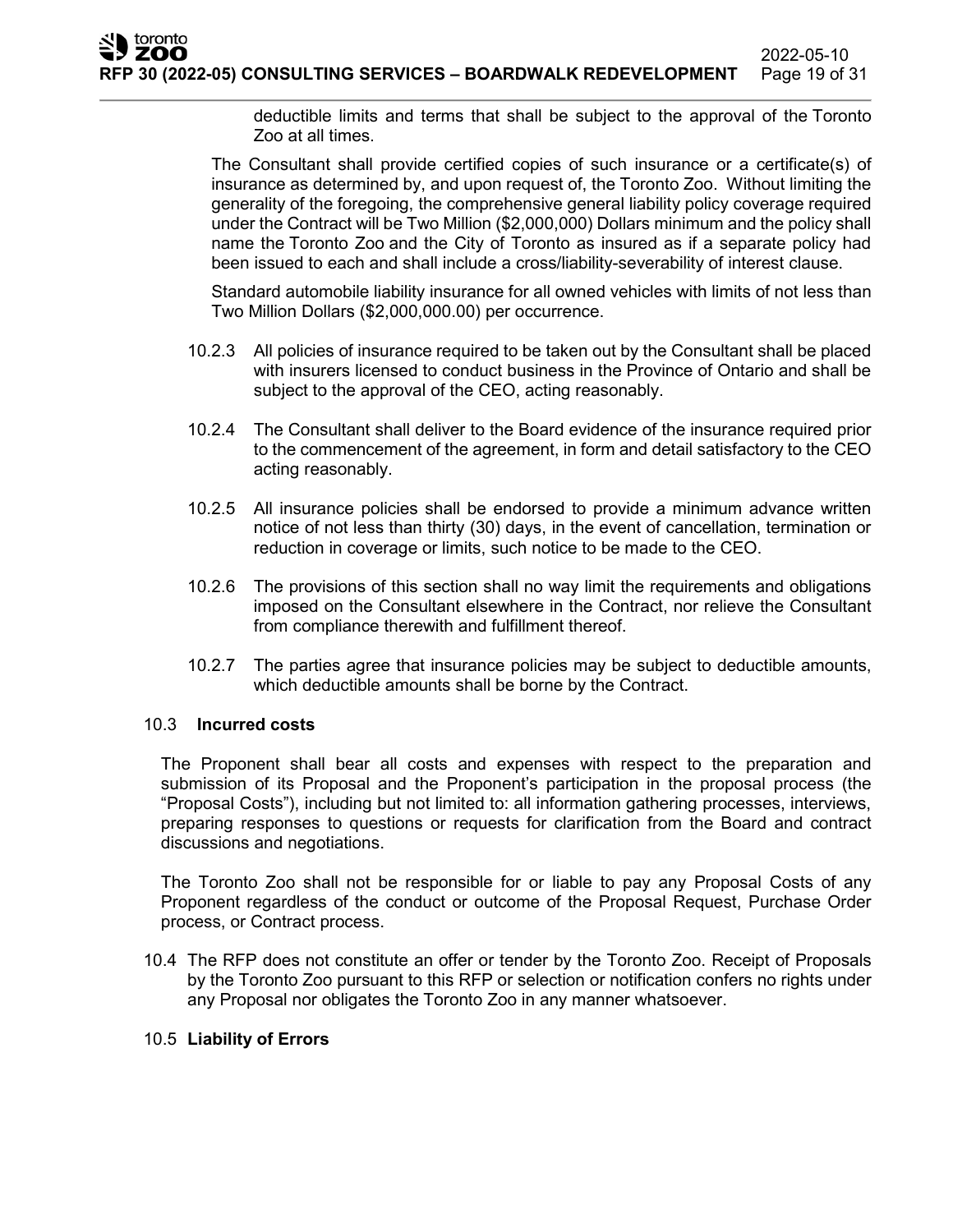While the Toronto Zoo has used considerable efforts to ensure an accurate representation of information in this Request for Proposal, the information contained in this Request for Proposal is supplied solely as a guideline for Proponents. The information is not guaranteed or warranted to be accurate by the Toronto Zoo, nor is it necessarily comprehensive or exhaustive. Nothing in this Request for Proposal is intended to relieve Proponents from forming their own opinions and conclusions with respect to the matters addressed in this Request for Proposal.

# 10.6 **Toronto Zoo Rights and Options Reserved:**

The Toronto Zoo reserves the right to award the contract to any proponent who will best serve the interest of the Toronto Zoo. The Toronto Zoo reserves the right, in its sole discretion, to exercise the following rights and options with respect to the proposal submission, evaluation and selection process under this RFP:

- (a) To reject any or all proposals.
- (b) To re-issue this RFP at any time prior to award of work.
- (c) To cancel this RFP with or without issuing another RFP.
- (d) To supplement, amend, substitute or otherwise modify this RFP at any time prior to the selection of one or more proponents for negotiation.
- (e) To accept or reject any or all of the items in any proposal and award the work in whole or in part.
- (f) To waive any informality, defect, non-responsiveness and/or deviation from this RFP and its requirements.
- (g) To permit or reject at the Toronto Zoo's sole discretion, amendments (including information inadvertently omitted), modifications, alterations and/or corrections of proposals by some or all of the proponents following proposal submission.
- (h) To request that some or all of the proponents modify proposals based upon the Toronto Zoo's review and evaluation.
- (i) To request additional or clarifying information or more detailed information from any Proponent at any time, before or after proposal submission, including information inadvertently omitted by the proponent.

# 10.7 **Cancellation**

Nothing herein shall be construed as giving the Proponent the right to perform the services contemplated under this agreement beyond the time when such services become unsatisfactory to the Toronto Zoo; and in the event that the Proponent shall be discharged before all the services contemplated hereunder have been completed or the services are for any reason terminated, stopped or discontinued because of the inability of the Proponent to serve under this agreement, the Proponent shall be paid only for the portion of the work which shall have been satisfactorily completed at the time of termination.

# 10.8 **Ownership and Confidentiality of Board-Provided Data**

All correspondence, documentation and information provided by the Toronto Zoo staff to any bidder or prospective Bidder in connection with, or arising out of this RFP, the services or acceptance of the RFP: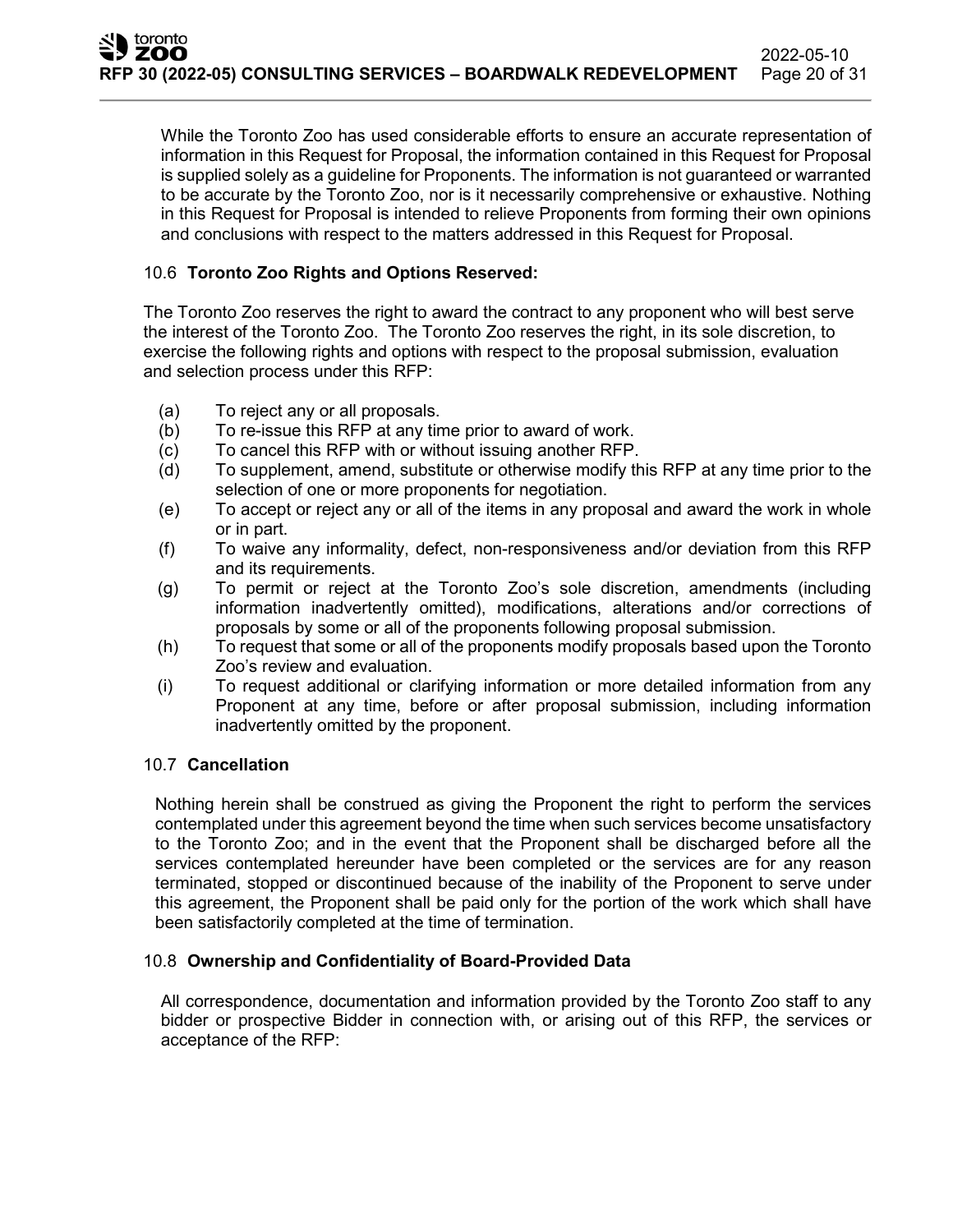- 9.1.1 is and shall remain the property of the Board;
- 9.1.2 must be treated by Proponents and Prospective Proponents as confidential;
- 9.1.3 must not be used for any purpose other than for replying to this RFP, and for fulfillment of any related subsequent agreement.

# 10.9 **Copyright:**

The final product and related materials from the work is to be for the exclusive use of the Toronto Zoo. The Toronto Zoo shall be the only and sole owner of the product and related materials for the sole and unfettered use by the Toronto Zoo. Upon payment of the said product and related materials by the Toronto Zoo, the successful bidder shall have no hold, proprietary claim, ownership, use of any kind, intellectual or otherwise nor shall there be any restrictions placed on the final product and related products by the successful bidder. By submitting a Proposal in this response to this RFP, the Bidder shall thereby acknowledges and agrees that the Toronto Zoo has exclusive ownership and sole and unfettered use of this final product and related products.

## 10.10**Ownership and Disclosure of Proposal Documentation**

The documentation composing any Proposal submitted in response to this RFP, along with all correspondence, documentation and information provided to the Toronto Zoo by any Bidder in connection with, or arising of this RFP, once received by the Toronto Zoo:

- 9.1.4 Shall become property of the Toronto Zoo and may be appended to purchase order issued to the successful Bidder;
- 9.1.5 Shall be come subject to the Municipal *Freedom of Information and Protection of Privacy Act ("MFIPPA") and may be released pursuant to that Act*

Because of *MFIPPA*, prospective Bidders are advised to identify in their Proposal material any scientific, technical, commercial, proprietary or similar confidential information, the disclosure of which could cause them injury.

Each Bidder's name shall be made public. Proposals will be made available to member of the Board on a confidential basis and may be released to members of the public pursuant to *MFIPPA.*

#### 10.11**Conflict of Interest Statement**

In its Proposal, the Proponent must disclose to the Toronto Zoo any potential conflict of interest that might comprise the performance of the Work. If such a conflict of interest does exist, the Toronto Zoo may, at its discretion, refuse to consider the Proposal.

The Proponent must also disclose whether it is aware of any Toronto Zoo employee, member of board, agency or commission or employee thereof having a financial interest in the Proponent and the nature of that interest. If such an interest exists or arises during the evaluation process or the negotiation of the Agreement, the Toronto Zoo may, at its discretion, refuse to consider the Proposal or withhold the awarding of any agreement to the Proponent until the matter is resolved to the Toronto Zoo's sole satisfaction.

Proponents are cautioned that the acceptance of their Proposal may preclude them from participating as a Proponent in subsequent projects where a conflict of interest may arise. The Consultant(s) for this project may participate in subsequent/other Toronto Zoo projects provided the Consultant(s) has (have) satisfied pre-qualification requirement of the Toronto Zoo, if any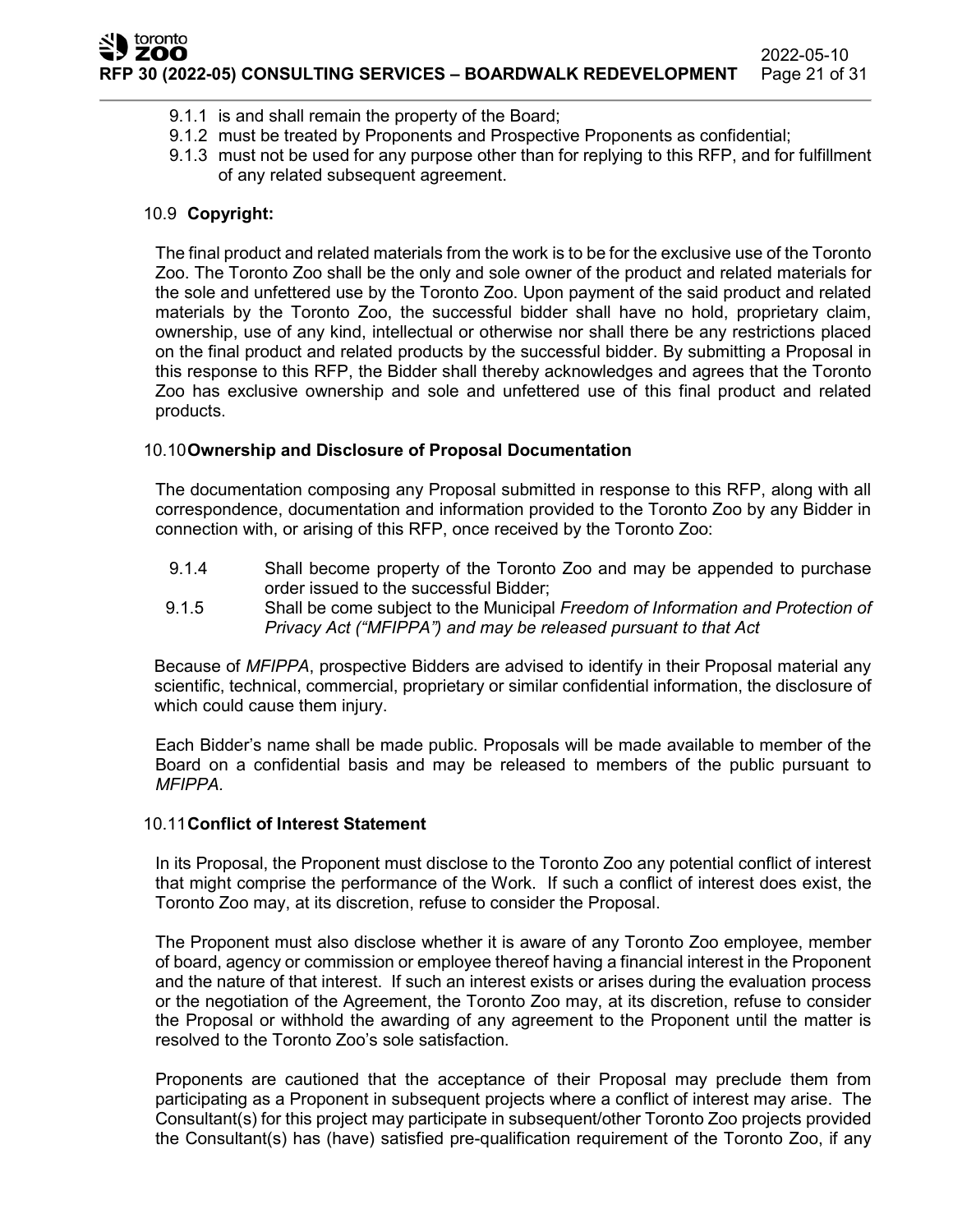and in the opinion of the Toronto Zoo, no conflict of interest would adversely affect the performance and successful completion of an Agreement by the Consultant(s).

If, during the Proposal evaluation process or the negotiation of the Agreement, the Proponent is retained by another client giving rise to potential conflict of interest, then the Proponent will so inform the Toronto Zoo. If the Toronto Zoo requests, then the Proponent will refuse the new assignment or will take steps as are necessary to remove the conflict of interest concerned.

## 10.12**No Collusion**

A proponent shall not discuss or communicate, directly or indirectly, with any other Proponent or their agent or representative about the preparation of the Proposals, Each proponent shall attest by virtue of signing the Proposal Submission Form that its participation in the RFP process is conducted without any collusion or fraud. If the Toronto Zoo discovers there has been a breach of this requirement at any time, the Toronto Zoo reserves the right to disqualify the Proposal or terminate any ensuing Agreement.

## 10.13**Governing Law**

This RFP and any quotation submitted in response to it and the process contemplated by this RFP including any ensuing Agreement shall be governed by the laws of the Province of Ontario. Any dispute arising out of this RFP or this RFP process will be determined by a court of competent ju**r**isdiction in the Province of Ontario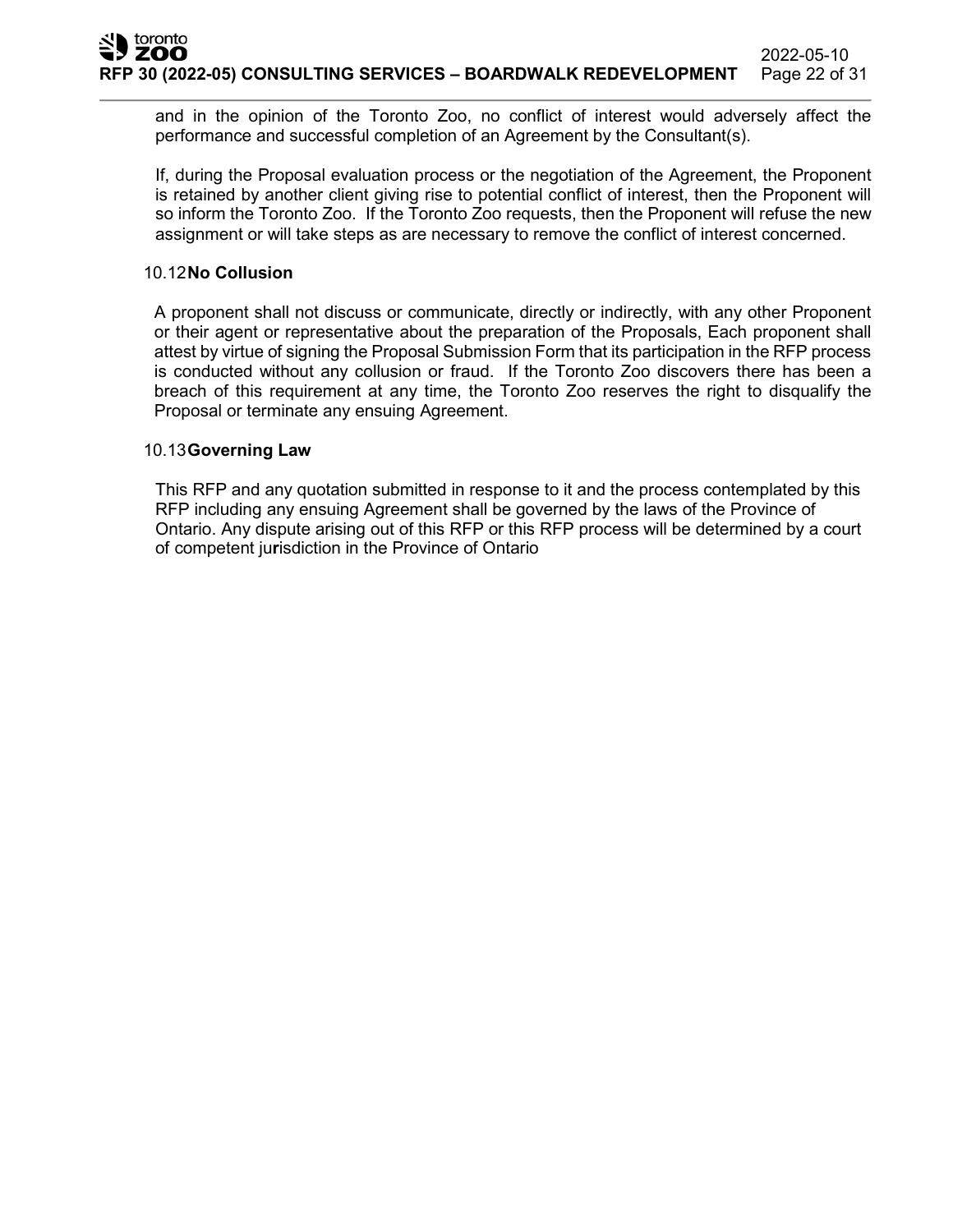# **11.0 PROPOSAL SUBMISSION FORM**

The undersigned Proponent **having the authority to bind the Company** and having reviewed and fully understood the RFP and all terms and requirements of the RFP and all terms and conditions of the RFP and information provided, hereby submits the attached Proposal and supporting materials ("the Proposal") in accordance.

I/We, hereby, have received, allowed for and included as part of our submission all issued Addendum numbered in the set of the set of the set of the set of the set of the set of the set of the set of the set of the set of the set of the set of the set of the set of the set of the set of the set of the set of the set of t

The Board of Management of the Toronto Zoo reserves the right to reject any or all Proposals or to accept any Proposal, should it deem such action to be in its interests.

By submitting a Proposal the Proponent agrees to all of the terms and conditions of this Request for Proposal.

By signing and submitting this proposal, you are agreeing to the release of your proposal information, as deemed necessary by the Board, in order to conduct business associated with this proposal or project.

| <b>COMPANY INFORMATION</b> |                      |
|----------------------------|----------------------|
| Company Name:              |                      |
| Name of authorized         |                      |
| <b>Signing Officer</b>     | Title:               |
| Signature:                 | Date:                |
| <b>Contact Name:</b>       | Title:               |
| Address:                   |                      |
| Telephone #:               | $\overline{F}$ ax #: |
| Email:                     | Web Site:            |
| HST#:                      |                      |

| <b>DISCOUNT</b>                                                                                 | <b>Discount</b> | <b>Davs</b> |
|-------------------------------------------------------------------------------------------------|-----------------|-------------|
| Discount allowed for prompt payment and period within which<br>invoice must be paid to qualify. | %               |             |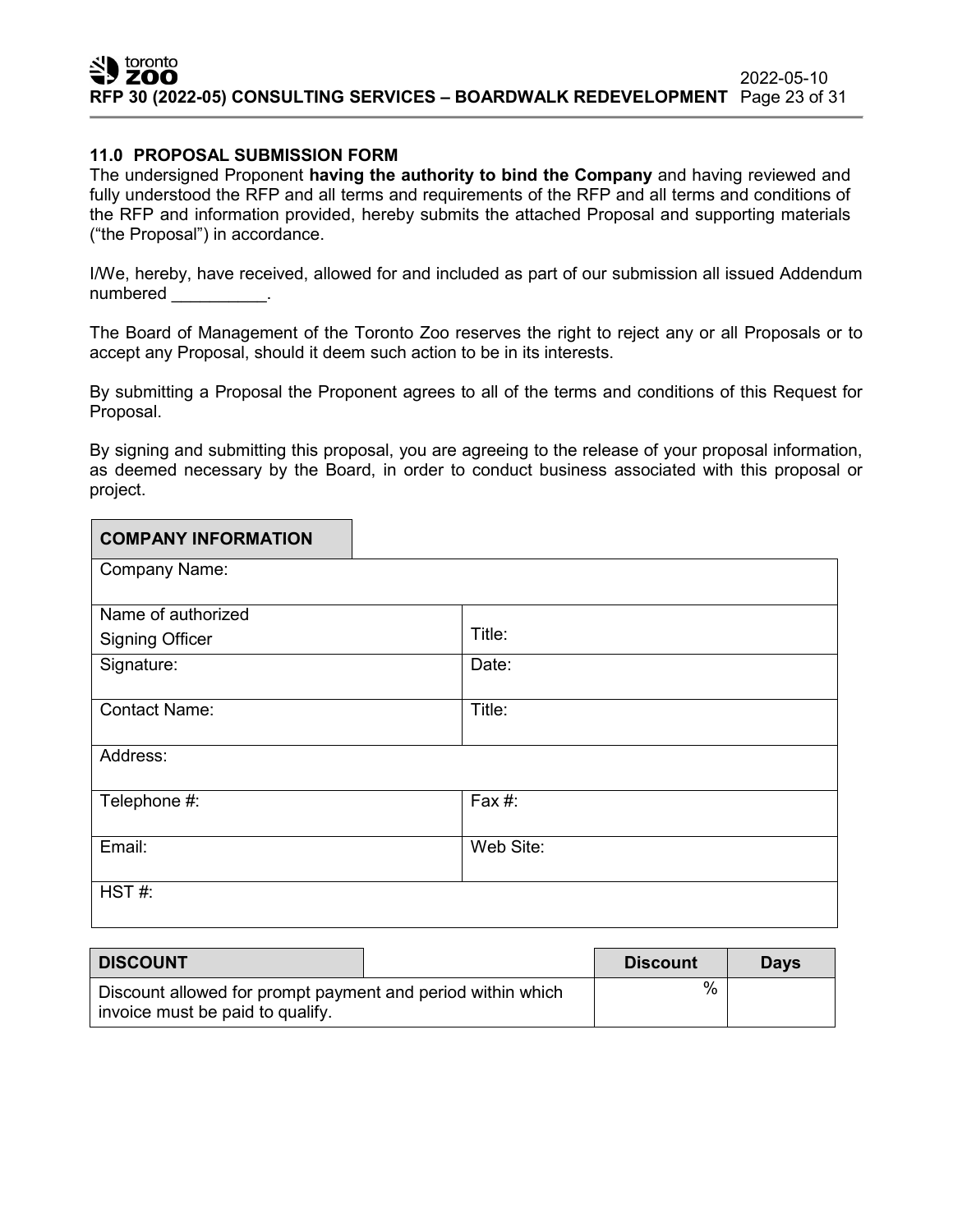## **NOTICE OF NO BID**

#### **INSTRUCTIONS:**

It is important to the Toronto Zoo to receive a reply from all invited bidders. If you are unable, or do not wish to submit a bid, please complete the following portions of this form. State your reason for not bidding by checking the applicable box(es) or by explaining briefly in the space provided. It is not necessary to return any other Request for Proposal/Quotation/Tender documents or forms Please completed this form and submit by email to [purchasing@torontozoo.ca](mailto:purchasing@torontozoo.ca) or by fax or (**416) 392-6711** prior to the official closing date.

| A Proposal/Quotation/Tender is not submitted for the following reason(s): |                                                                      |  |  |  |  |  |
|---------------------------------------------------------------------------|----------------------------------------------------------------------|--|--|--|--|--|
| Project/quantity too large.                                               | Project/quantity too small.                                          |  |  |  |  |  |
| We do not offer services or<br>commodities to these requirements          | Cannot meet delivery or completion<br>requirement                    |  |  |  |  |  |
| We do not offer this service or<br>commodity.                             | Agreements with other company do not<br>permit us to sell directly.  |  |  |  |  |  |
| Cannot handle due to present<br>commitments.                              | Licensing restrictions                                               |  |  |  |  |  |
| Unable to bid competitively.                                              | We do not wish to bid on this service or<br>commodity in the future. |  |  |  |  |  |
| Insufficient information to prepare<br>quote/proposal/tender              | Specifications are not sufficiently defined                          |  |  |  |  |  |
| We are unable to meet bonding or<br>insurance requirements.               |                                                                      |  |  |  |  |  |

Other reasons or additional comments (please explain):

| <b>Company Name:</b>   |  |
|------------------------|--|
| Address                |  |
| <b>Contact Person:</b> |  |
| Signature of           |  |
| Company                |  |
| Representative:        |  |
| Date:                  |  |
| Phone Number:          |  |
| Email address          |  |
| Fax Number:            |  |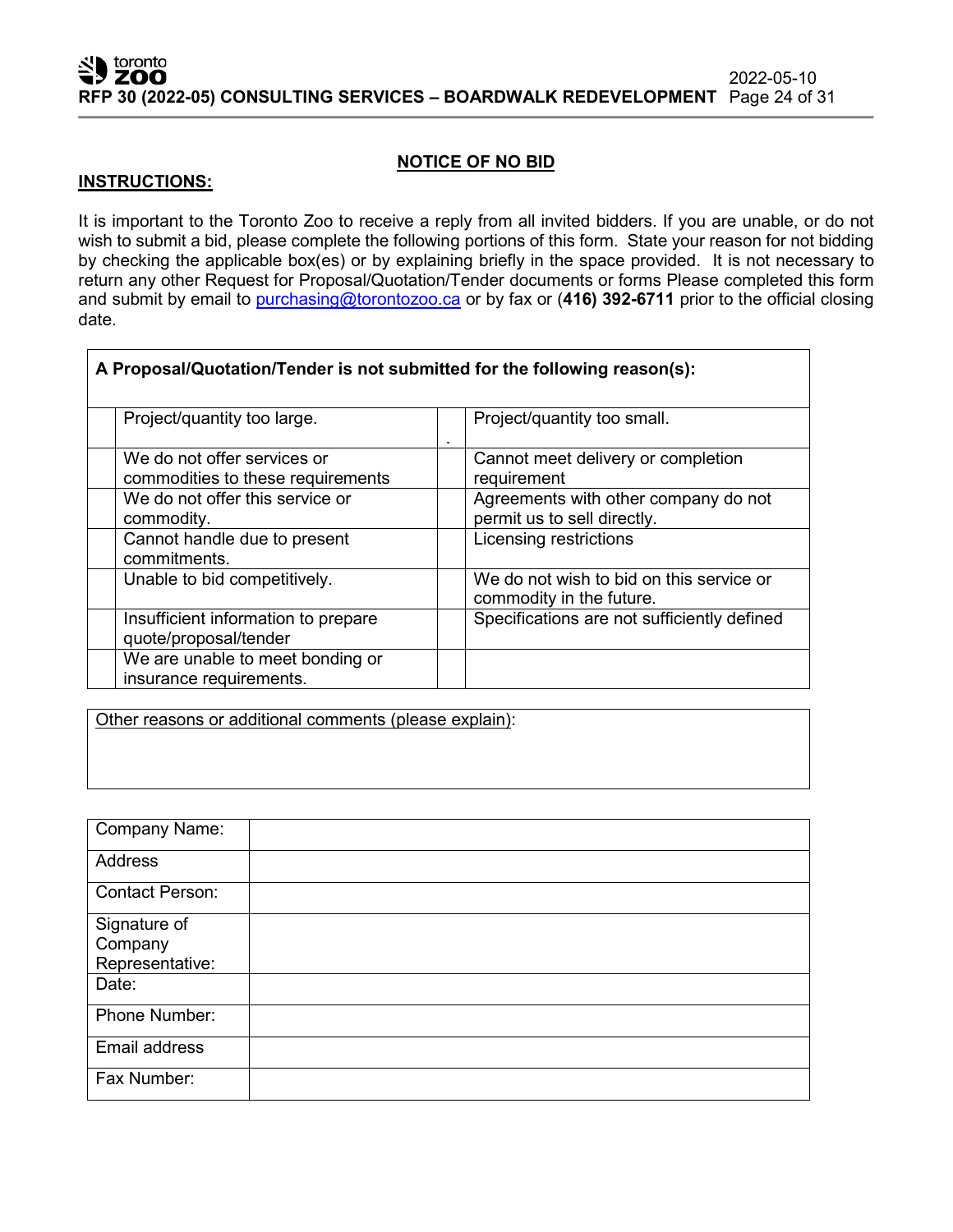#### **APPENDIX A – SCHEDULE OF PRICES**

Hourly rates are inclusive of the cost of services, mileage and equipment required to complete the work, including but not limited to applicable taxes, overhead, profit and all other associated bidder expenses, excluding HST.

The quantities provided are estimates only and the Toronto Zoo does NOT guarantee any volume. The Toronto Zoo reserves the right, at its sole discretion, to procure either more or less.

#### **Schedule of Prices**

| Item No.       | <b>Description</b>                                                                                               |              | Qty UOM            | <b>Lump Price *</b> | <b>Extended Price</b> |  |
|----------------|------------------------------------------------------------------------------------------------------------------|--------------|--------------------|---------------------|-----------------------|--|
| 1.             | Description of services as outlined in Section 4.1 -<br>General Project Administration within this RFP           |              | <b>Upset Limit</b> |                     |                       |  |
| 2.             | Description of services as outlined in Section 4.2 – Project $ 1 $<br>Orientation and Initiation within this RFP |              | <b>Upset Limit</b> |                     |                       |  |
| 3.             | Description of services as outlined in Section 4.3 -<br>Conceptual Design within this RFP                        |              | <b>Upset Limit</b> |                     |                       |  |
| 4.             | Description of services as outlined in Section 4.4 - 30%<br>Design within this RFP                               | $\mathbf 1$  | <b>Upset Limit</b> |                     |                       |  |
| 5.             | Description of services as outlined in Section 4.5 - 60%<br>Design within this RFP                               | $\mathbf{1}$ | <b>Upset Limit</b> |                     |                       |  |
| 6.             | Description of services as outlined in Section 4.6 - 90%<br>Design within this RFP                               | $\mathbf{1}$ | <b>Upset Limit</b> |                     |                       |  |
| 7 <sub>1</sub> | Description of services as outlined in Section 4.7 - 100%<br>Tender Drawings and Specifications within this RFP  | $\mathbf{1}$ | <b>Upset Limit</b> |                     |                       |  |
| 8.             | Description of services as outlined in Section 4.8 -<br>Procurement within this RFP                              |              | Upset Limit        |                     |                       |  |
| 9.             | Description of services as outlined in Section 4.9 -<br>Construction Contract Administration within this RFP     | 1            | <b>Upset Limit</b> |                     |                       |  |
| 10.            | Description of services as outlined in Section 4.10 - Field<br>and Construction Review within this RFP           | $\mathbf{1}$ | <b>Upset Limit</b> |                     |                       |  |
| 11.            | Description of services as outlined in Section 4.11 -<br>Project Close-out and Commissioning within this RFP     |              | <b>Upset Limit</b> |                     |                       |  |
| 12.            | Description of services as outlined in Section 4.11 -<br>Record Drawings within this RFP                         |              | Upset Limit        |                     |                       |  |
| 13.            | <b>Disbursements</b>                                                                                             | $\mathbf{1}$ | <b>Upset Limit</b> |                     |                       |  |
|                |                                                                                                                  |              |                    | Subtotal:           |                       |  |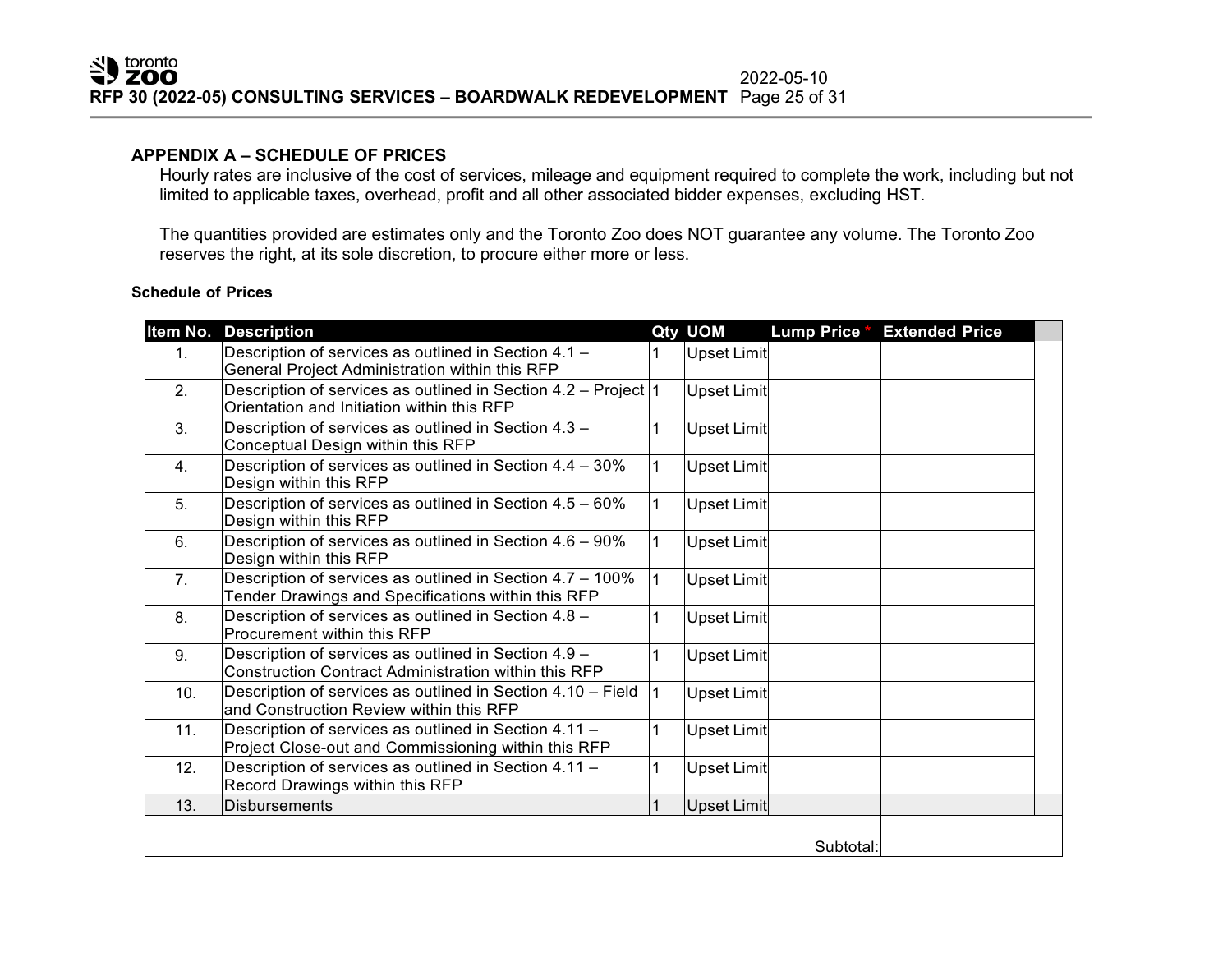#### **Supplementary Item Price Schedule**

The following are prices for additional Work that may be required as part of the Contract. Such Work and amounts are NOT to be carried forward and therefore are not included in the Total Bid Amount. If used in this Contract as directed by the Contract Administrator, any items included in this Supplementary Unit Price Schedule shall be paid on an as required basis and shall be paid under a change work order.

The Consultant agrees that they are not entitled to any payment under any of these items except for additional Work carried out by the Consultant in accordance with the Contract and as directed by the Contract Administrator.

|                | Item No. Description of item | <b>UOM</b>  | <b>UNIT PRICE *</b> |         |
|----------------|------------------------------|-------------|---------------------|---------|
|                | Project Manager              | <b>HOUR</b> |                     |         |
| $\overline{2}$ | <b>Project Lead</b>          | <b>HOUR</b> |                     |         |
| 3              | <b>IClerical Services</b>    | <b>HOUR</b> |                     | $\star$ |
| $\overline{4}$ | Other- Specify               | <b>HOUR</b> |                     |         |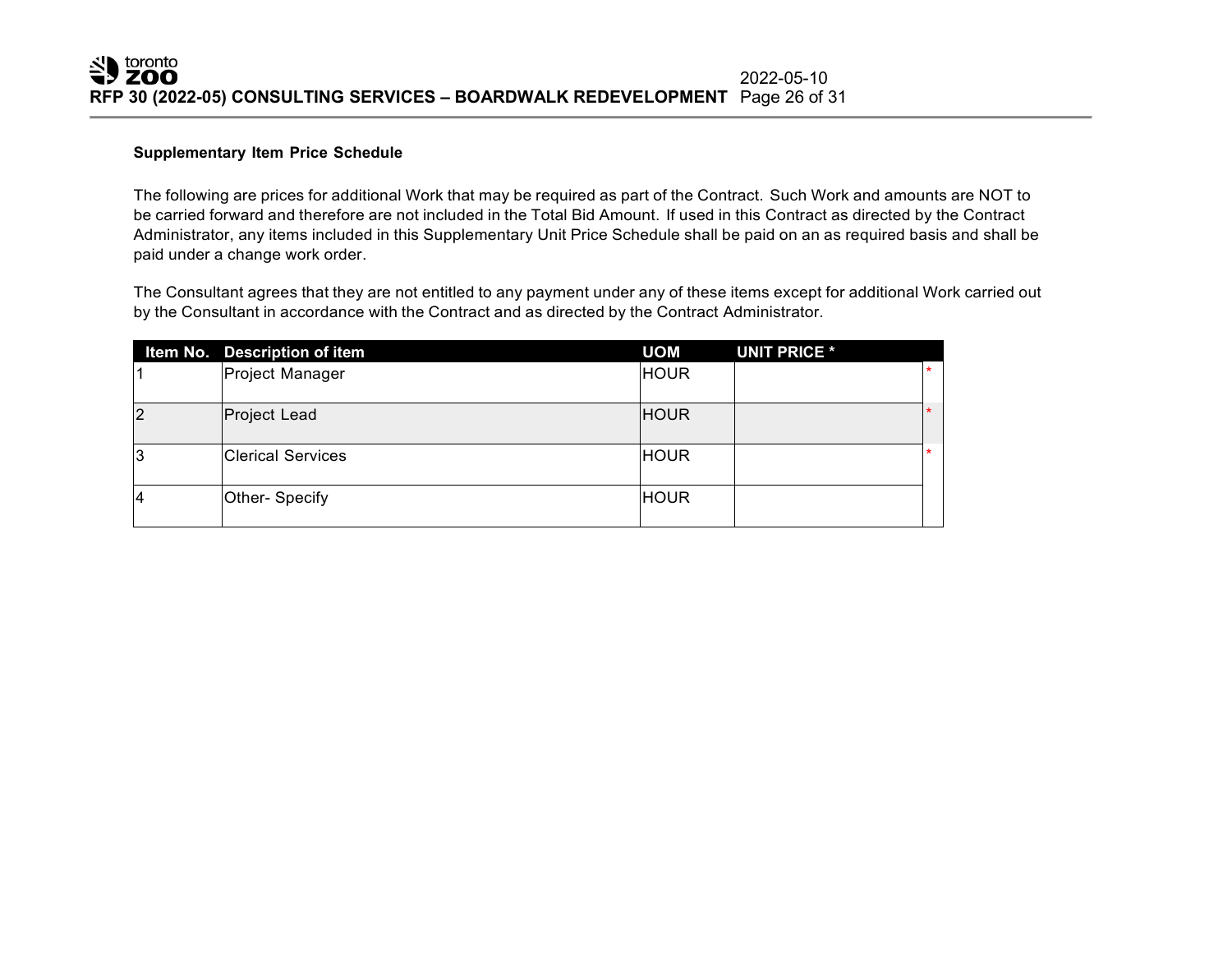#### SID toronto 2022-05-10 **RFP 30 (2022-05) CONSULTING SERVICES – BOARDWALK REDEVELOPMENT** Page 27 of 31

#### **APPENDIX B – LIST OF SUB-CONTRACTOR**

The Bidder proposes to sublet the following portions of the Work to the persons firms or corporations indicated. List only one Subcontractor name for each Type of Work category The Bidder is responsible for all pricing with all subcontractors.

The Bidder submits that in proposing the under mentioned subcontractors, the Bidder has consulted each and have ascertained to our completed satisfaction that those names are fully acquainted with the extent and nature of the work and that they will execute their work with the requirements of the contract documents. The employment of Subcontractors other than those listed below will not be permitted without prior authorization from theToronto Zoo.

The use of "TBD" (To Be Determined) or "TBA" (To Be Announced) or similar wording is not acceptable and may result in the rejection of your Bid.

| <b>Description</b>                | <b>Subcontractor #1</b> | Subcontractor #2 | <b>Subcontractor #3</b> | <b>Subcontractor #4</b> | <b>Subcontractor #5</b> |
|-----------------------------------|-------------------------|------------------|-------------------------|-------------------------|-------------------------|
| Name of<br>Subcontractor          |                         |                  |                         |                         |                         |
| Discipline/Type of<br><b>Work</b> |                         |                  |                         |                         |                         |
| Contact Person<br>Name            |                         |                  |                         |                         |                         |
| Contact Person<br>Number          |                         |                  |                         |                         |                         |
| Contact Person<br>lemail          |                         |                  |                         |                         |                         |

☐ By clicking here I confirm that there are no Subcontractor(s) and the Bidder shall perform the project with their "**OWN FORCES**".

| Name of Bidder: |  |
|-----------------|--|
|                 |  |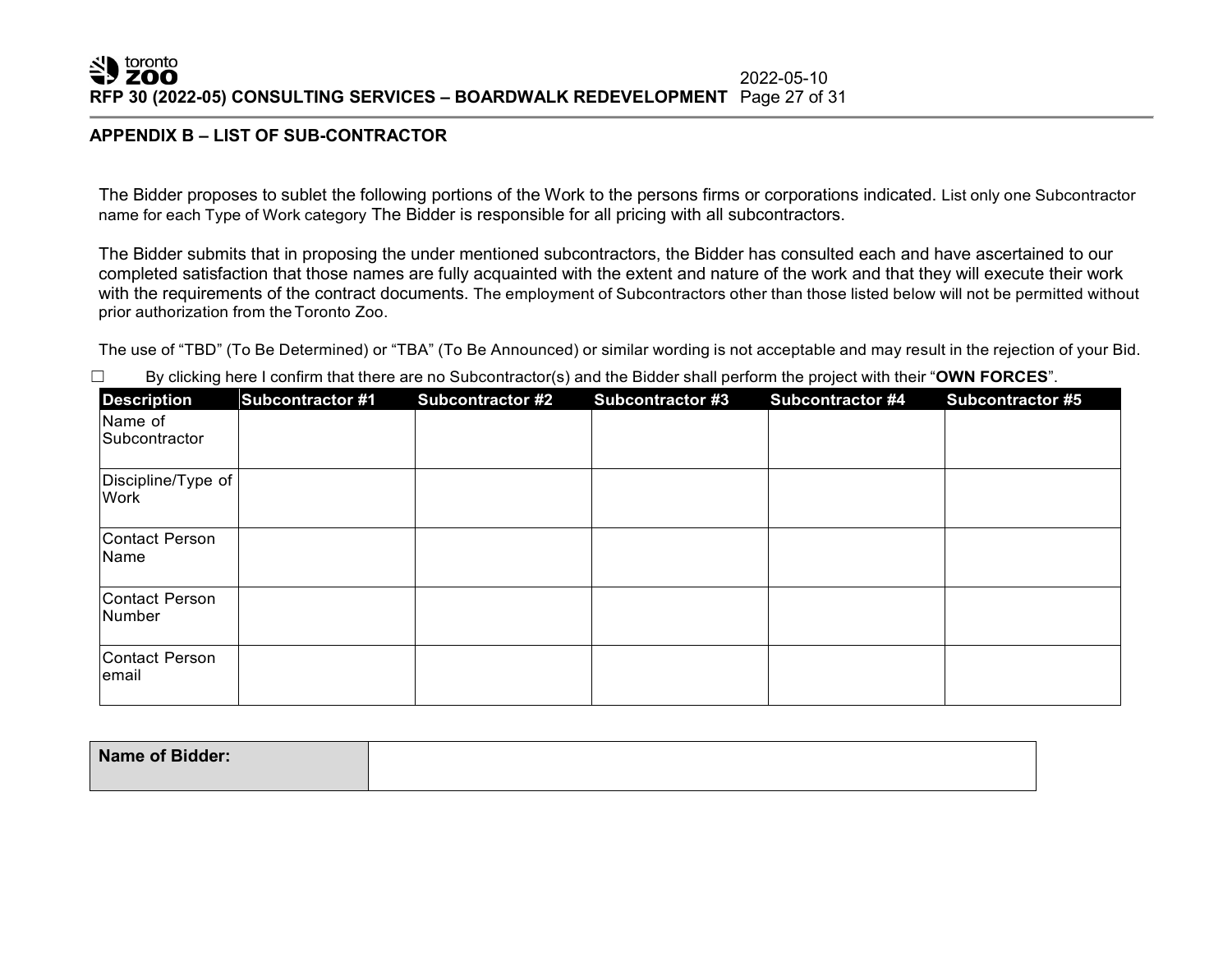#### **APPENDIX C - REFERENCES**

Bidders are required to provide at least three references listing Contracts similar to the project described in the Bid

Document and undertaken and/or completed within the past five (5) years. The Toronto Zoo reserves the right to check additional references and sources to those supplied by the Bidder.

## **Company Profile**

| Category             | <b>Description</b>                                                                               | Specify * |
|----------------------|--------------------------------------------------------------------------------------------------|-----------|
| Legal Structure      | Year Company Established                                                                         |           |
| Legal Structure      | Joint Venture Corporation<br>Partnership Registered Sole<br>Proprietor or Other                  |           |
| <b>Key Personnel</b> | Names and Titles of Officers<br>Partners Principal                                               |           |
| <b>Key Personnel</b> | Name and title of key project<br>personnel (e.g. Project Manager<br>Superintendent Foreman etc.) |           |

#### **References**

| <b>Project Reference One:</b>     |                |  |
|-----------------------------------|----------------|--|
| Client / Company Name:            |                |  |
| Representative for the<br>Client: | Phone No.      |  |
|                                   | Email Address: |  |
| Location of Work:                 |                |  |
| Nature / Scope of Work:           |                |  |
| <b>Contract Dollar Value:</b>     |                |  |

| Date and Length of Contract:            |  |
|-----------------------------------------|--|
| Provide the names of<br>Assigned Staff: |  |

| <b>Project Reference Two:</b>     |                |  |
|-----------------------------------|----------------|--|
| Client / Company Name:            |                |  |
| Representative for the<br>Client: | Phone No.      |  |
|                                   | Email Address: |  |
| Location of Work:                 |                |  |
| Nature / Scope of Work:           |                |  |
| <b>Contract Dollar Value:</b>     |                |  |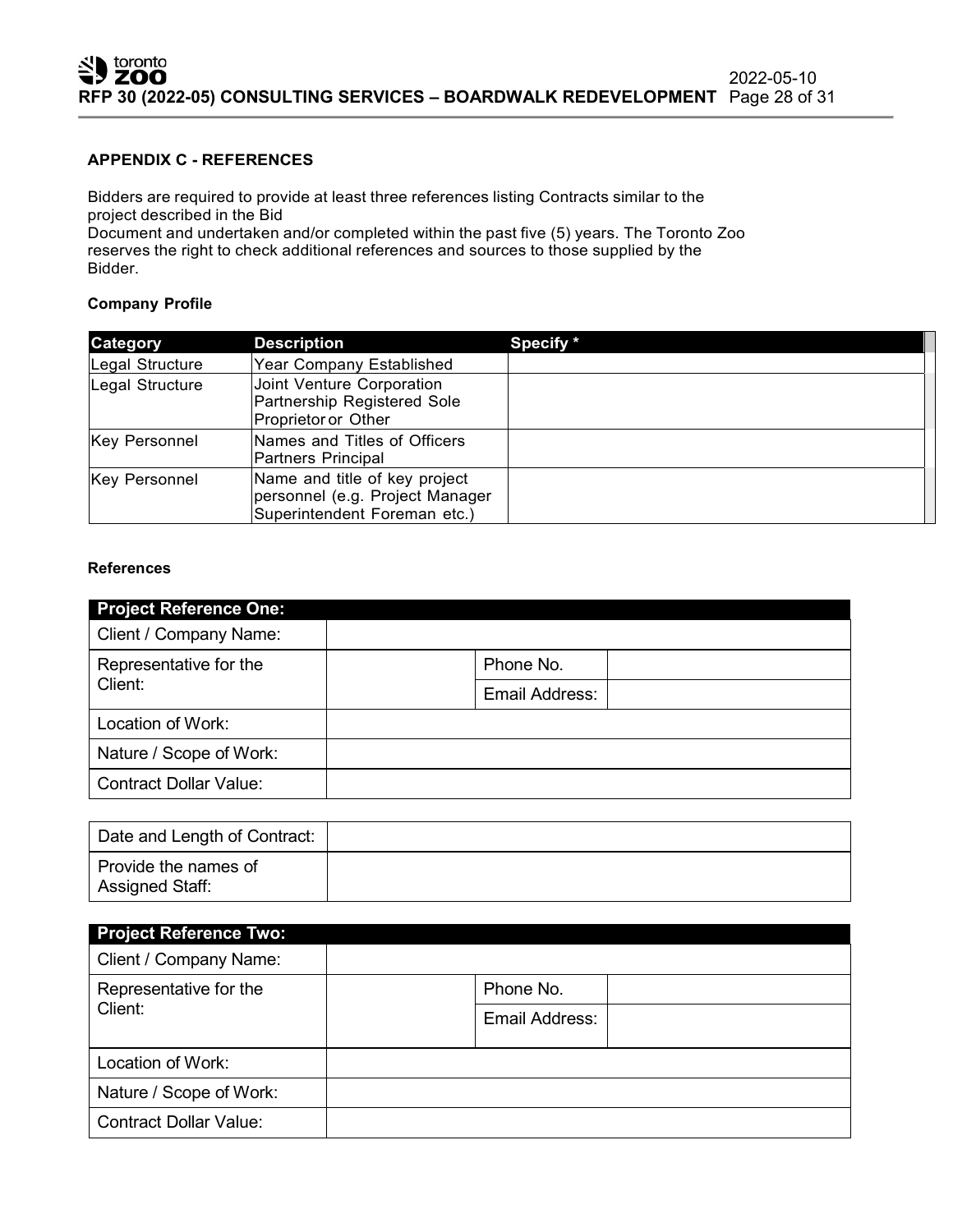# SD toronto

Assigned Staff:

| -------                      | RFP 30 (2022-05) CONSULTING SERVICES - BOARDWALK REDEVELOPMENT Page 29 of 31 |  |
|------------------------------|------------------------------------------------------------------------------|--|
| Date and Length of Contract: |                                                                              |  |

| Provide the names of<br><b>Assigned Staff:</b>            |                |
|-----------------------------------------------------------|----------------|
| <b>Project Reference Three:</b><br>Client / Company Name: |                |
| Representative for the                                    | Phone No.      |
| Client:                                                   | Email Address: |
| Location of Work:                                         |                |
| Nature / Scope of Work:                                   |                |
| <b>Contract Dollar Value:</b>                             |                |
| Date and Length of Contract:                              |                |
| Provide the names of                                      |                |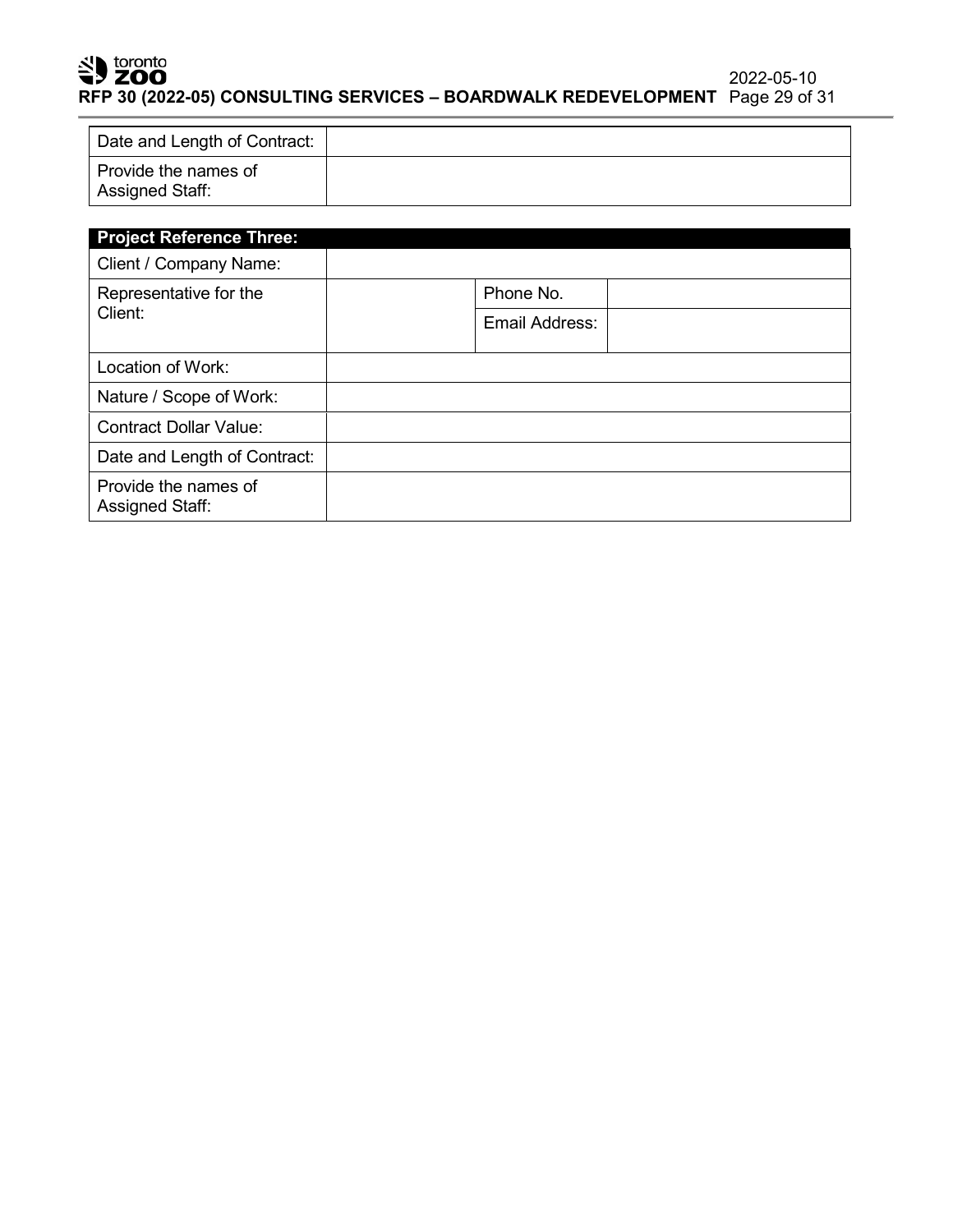# **APPENDIX D – ACCESSIBILITY FOR ONTARIANS WITH DISABILITIES ACT (AODA)**

The Toronto Zoo supports the goals of the Accessibility for Ontarians with Disabilities Act (AODA), 2005 and is committed to providing equal treatment and equitable benefits of Toronto Zoo services, programs and facilities in a manner that respects the dignity and independence of people with disabilities.

Accessibility for Ontarians with Disabilities Act (AODA) Requirements: "Pursuant to Section 6 of Ontario Regulation 429/07 ("Regulation"), Accessibility Standards for Customer Service made under the Accessibility for Ontarians with Disabilities Act, 2005, the contractor, i.e. successful bidder/proponent, shall ensure that all of its employees, agents, volunteers, or others for whom it is at law responsible, receive training about the provision of the goods and services contemplated herein to persons with disabilities. Such training shall be provided in accordance with Section 6 of the Regulation and shall include, without limitation, a review of the purposes of the Act and the requirements of the Regulation, as well as instruction regarding all matters set out in Section 6 of the Regulation. This training will take approximately twenty minutes and is available on-line at <http://www.mcss.gov.on.ca/mcss/serve-ability/splash.html>

The contractor, i.e. successful bidder/ proponent where requested by the Toronto Zoo shall provide written proof that all employees, agents, volunteers, or others for whom it is at law responsible have been trained as required under the act as well as any documentation regarding training policies, practices and procedures."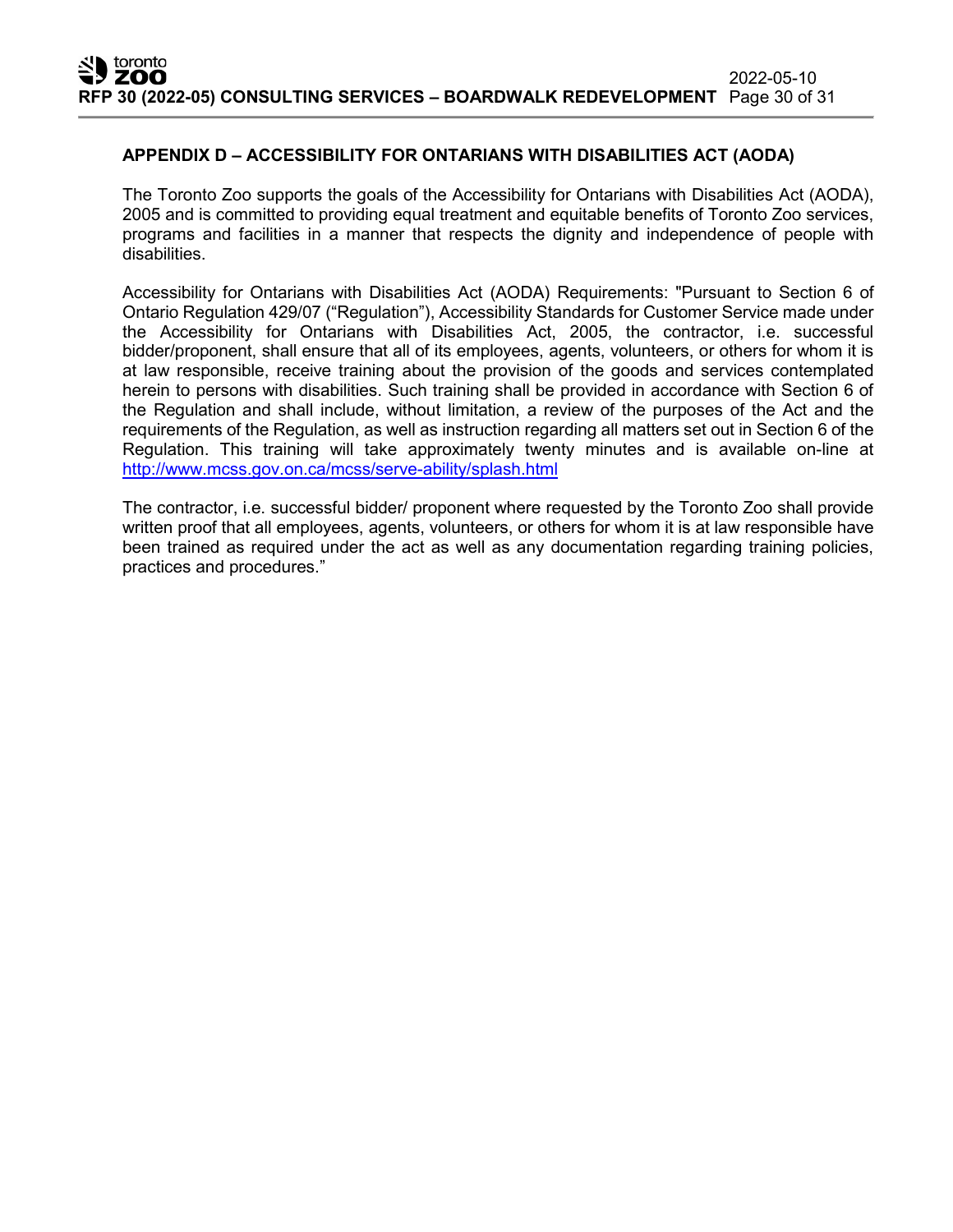## **APPENDIX E -** COVID-19 Proof of Vaccination Requirements

All business visitors, contractors, sub-contractors, service providers, consultants, deliverers and vendors, any of whom may require access to our Zoo property, must be fully vaccinated with a COVID-19 vaccine. This requirement shall be in addition to any other division-specific policies regarding COVID-19 vaccination or under regulations, legislation or guidelines applicable to them.

I acknowledge and confirm that I shall comply with the above direction, including providing proofof vaccine status as required by the Toronto Zoo.

Name: **I have authority to bind the Business Partner**

Title: